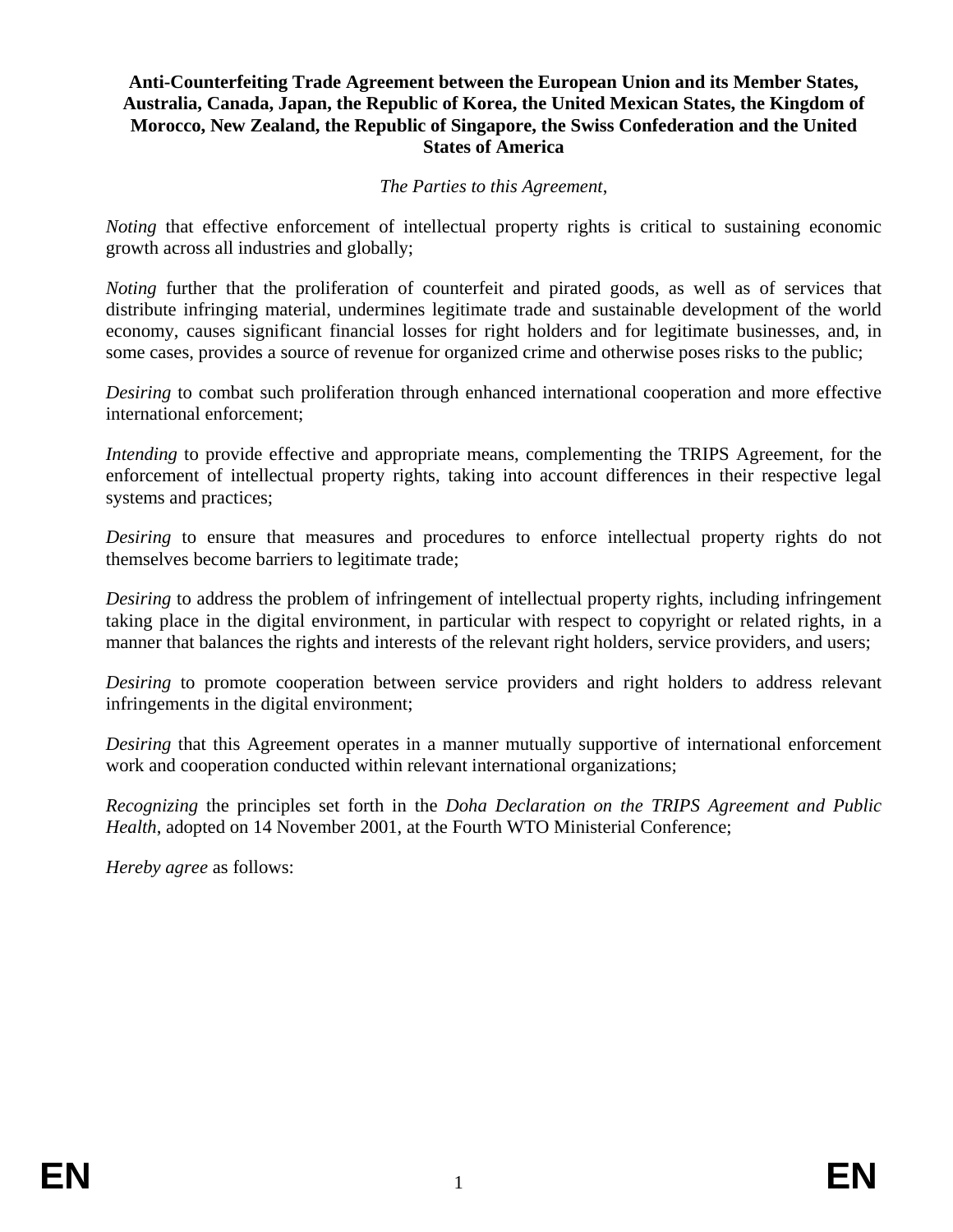# **Chapter I: Initial Provisions and General Definitions**

## **SECTION 1: INITIAL PROVISIONS**

#### *Article 1: Relation to Other Agreements*

Nothing in this Agreement shall derogate from any obligation of a Party with respect to any other Party under existing agreements, including the TRIPS Agreement.

#### *Article 2: Nature and Scope of Obligations*

- 1. Each Party shall give effect to the provisions of this Agreement. A Party may implement in its law more extensive enforcement of intellectual property rights than is required by this Agreement, provided that such enforcement does not contravene the provisions of this Agreement. Each Party shall be free to determine the appropriate method of implementing the provisions of this Agreement within its own legal system and practice.
- 2. Nothing in this Agreement creates any obligation with respect to the distribution of resources as between enforcement of intellectual property rights and enforcement of law in general.
- 3. The objectives and principles set forth in Part I of the TRIPS Agreement, in particular in Articles 7 and 8, shall apply, *mutatis mutandis*, to this Agreement.

*Article 3: Relation to Standards concerning the Availability and Scope of Intellectual Property Rights* 

- 1. This Agreement shall be without prejudice to provisions in a Party's law governing the availability, acquisition, scope, and maintenance of intellectual property rights.
- 2. This Agreement does not create any obligation on a Party to apply measures where a right in intellectual property is not protected under its laws and regulations.

#### *Article 4: Privacy and Disclosure of Information*

- 1. Nothing in this Agreement shall require a Party to disclose:
	- a) information, the disclosure of which would be contrary to its law, including laws protecting privacy rights, or international agreements to which it is party;
	- b) confidential information, the disclosure of which would impede law enforcement or otherwise be contrary to the public interest; or
	- c) confidential information, the disclosure of which would prejudice the legitimate commercial interests of particular enterprises, public or private.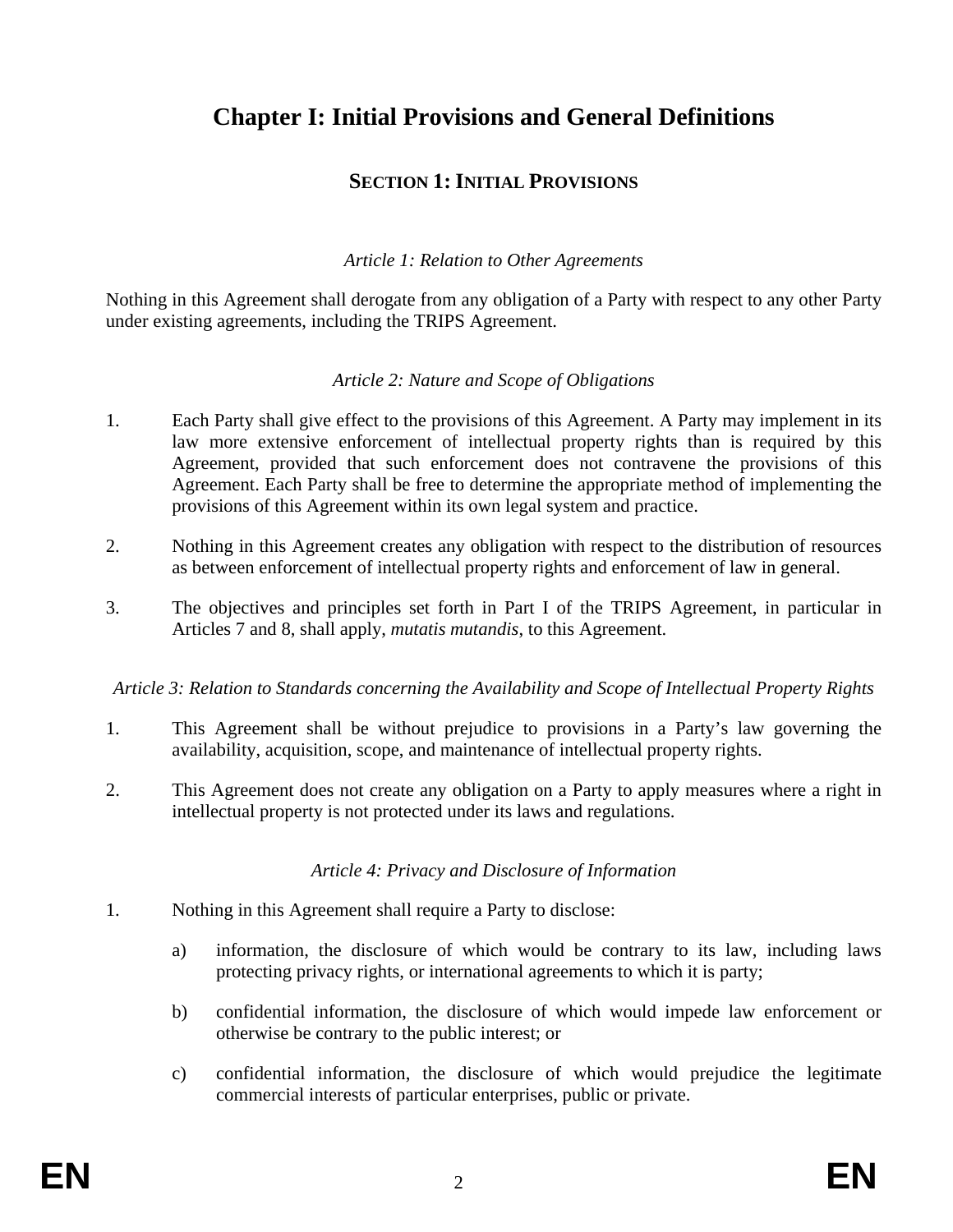2. When a Party provides written information pursuant to the provisions of this Agreement, the Party receiving the information shall, subject to its law and practice, refrain from disclosing or using the information for a purpose other than that for which the information was provided, except with the prior consent of the Party providing the information.

### **SECTION 2: GENERAL DEFINITIONS**

#### *Article 5: General Definitions*

For the purposes of this Agreement, unless otherwise specified:

- a) **ACTA** means the Anti-Counterfeiting Trade Agreement;
- b) **Committee** means the ACTA Committee established under Chapter V (Institutional Arrangements);
- c) **competent authorities** includes the appropriate judicial, administrative, or law enforcement authorities under a Party's law;
- d) **counterfeit trademark goods** means any goods, including packaging, bearing without authorization a trademark which is identical to the trademark validly registered in respect of such goods, or which cannot be distinguished in its essential aspects from such a trademark, and which thereby infringes the rights of the owner of the trademark in question under the law of the country in which the procedures set forth in Chapter II (Legal Framework for Enforcement of Intellectual Property Rights) are invoked;
- e) **country** is to be understood to have the same meaning as that set forth in the Explanatory Notes to the WTO Agreement;
- f) **customs transit** means the customs procedure under which goods are transported under customs control from one customs office to another;
- g) **days** means calendar days;
- h) **intellectual property** refers to all categories of intellectual property that are the subject of Sections 1 through 7 of Part II of the TRIPS Agreement;
- i) **in-transit goods** means goods under **customs transit** or **transhipment**;
- j) **person** means a natural person or a legal person;
- k) **pirated copyright goods** means any goods which are copies made without the consent of the right holder or person duly authorized by the right holder in the country of production and which are made directly or indirectly from an article where the making of that copy would have constituted an infringement of a copyright or a related right under the law of the country in which the procedures set forth in Chapter II (Legal Framework for Enforcement of Intellectual Property Rights) are invoked;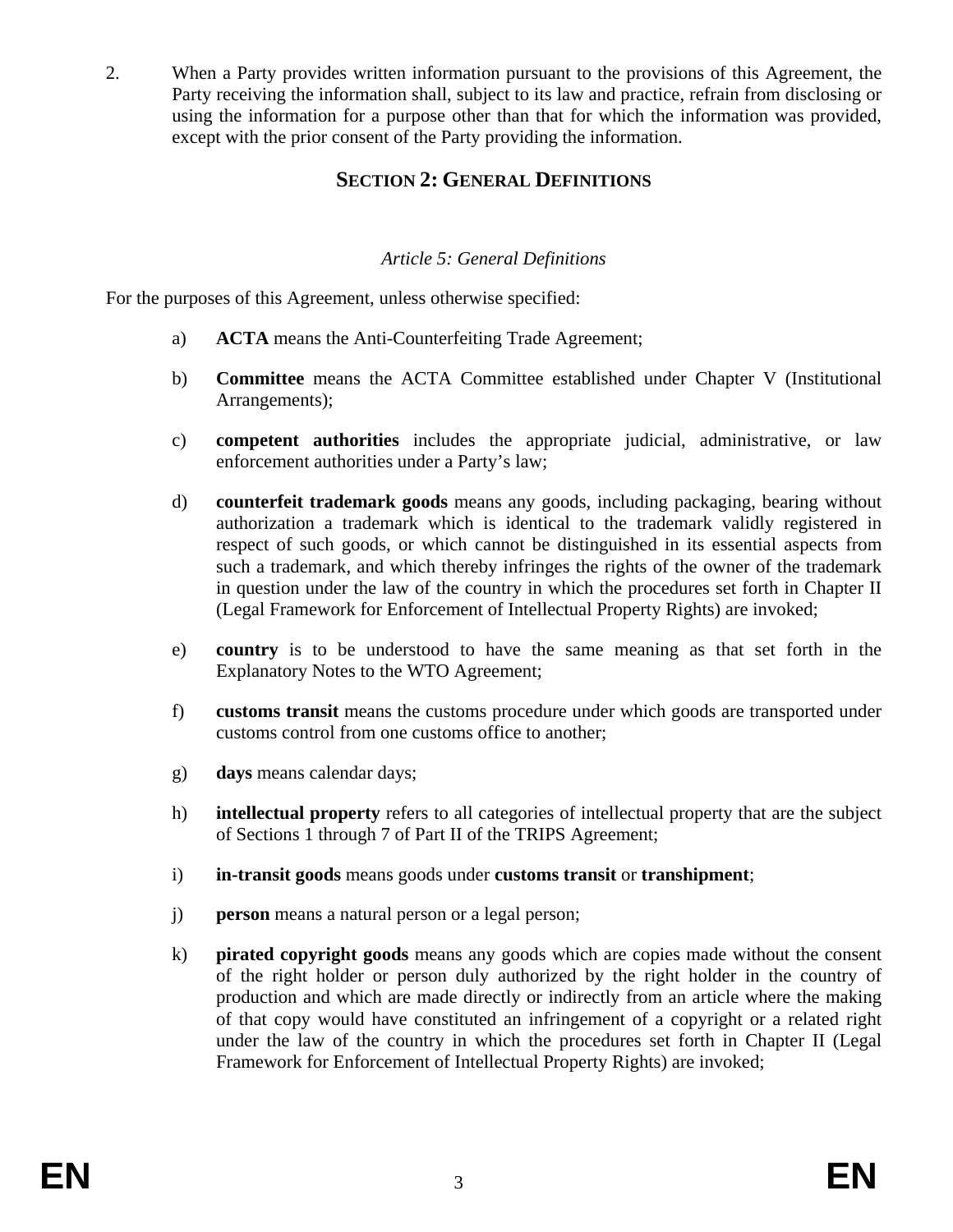- l) **right holder** includes a federation or an association having the legal standing to assert rights in intellectual property;
- m) **territory,** for the purposes of Section 3 (Border Measures) of Chapter II (Legal Framework for Enforcement of Intellectual Property Rights), means the customs territory and all free zones<sup>[1](#page-3-0)</sup> of a Party;
- n) **transhipment** means the customs procedure under which goods are transferred under customs control from the importing means of transport to the exporting means of transport within the area of one customs office which is the office of both importation and exportation;
- o) **TRIPS Agreement** means the *Agreement on Trade-Related Aspects of Intellectual Property Rights*, contained in Annex 1C to the WTO Agreement;
- p) **WTO** means the World Trade Organization; and
- q) **WTO Agreement** means the Marrakesh Agreement Establishing the World Trade Organization, done on 15 April 1994.

# **Chapter II: Legal Framework For Enforcement of Intellectual Property Rights**

## **SECTION 1: GENERAL OBLIGATIONS**

### *Article 6: General Obligations with Respect to Enforcement*

- 1. Each Party shall ensure that enforcement procedures are available under its law so as to permit effective action against any act of infringement of intellectual property rights covered by this Agreement, including expeditious remedies to prevent infringements and remedies which constitute a deterrent to further infringements. These procedures shall be applied in such a manner as to avoid the creation of barriers to legitimate trade and to provide for safeguards against their abuse.
- 2. Procedures adopted, maintained, or applied to implement the provisions of this Chapter shall be fair and equitable, and shall provide for the rights of all participants subject to such procedures to be appropriately protected. These procedures shall not be unnecessarily complicated or costly, or entail unreasonable time-limits or unwarranted delays.
- 3. In implementing the provisions of this Chapter, each Party shall take into account the need for proportionality between the seriousness of the infringement, the interests of third parties, and the applicable measures, remedies and penalties.

<span id="page-3-0"></span><sup>1</sup> For greater certainty, the Parties acknowledge that **free zone** means a part of the territory of a Party where any goods introduced are generally regarded, insofar as import duties and taxes are concerned, as being outside the customs territory.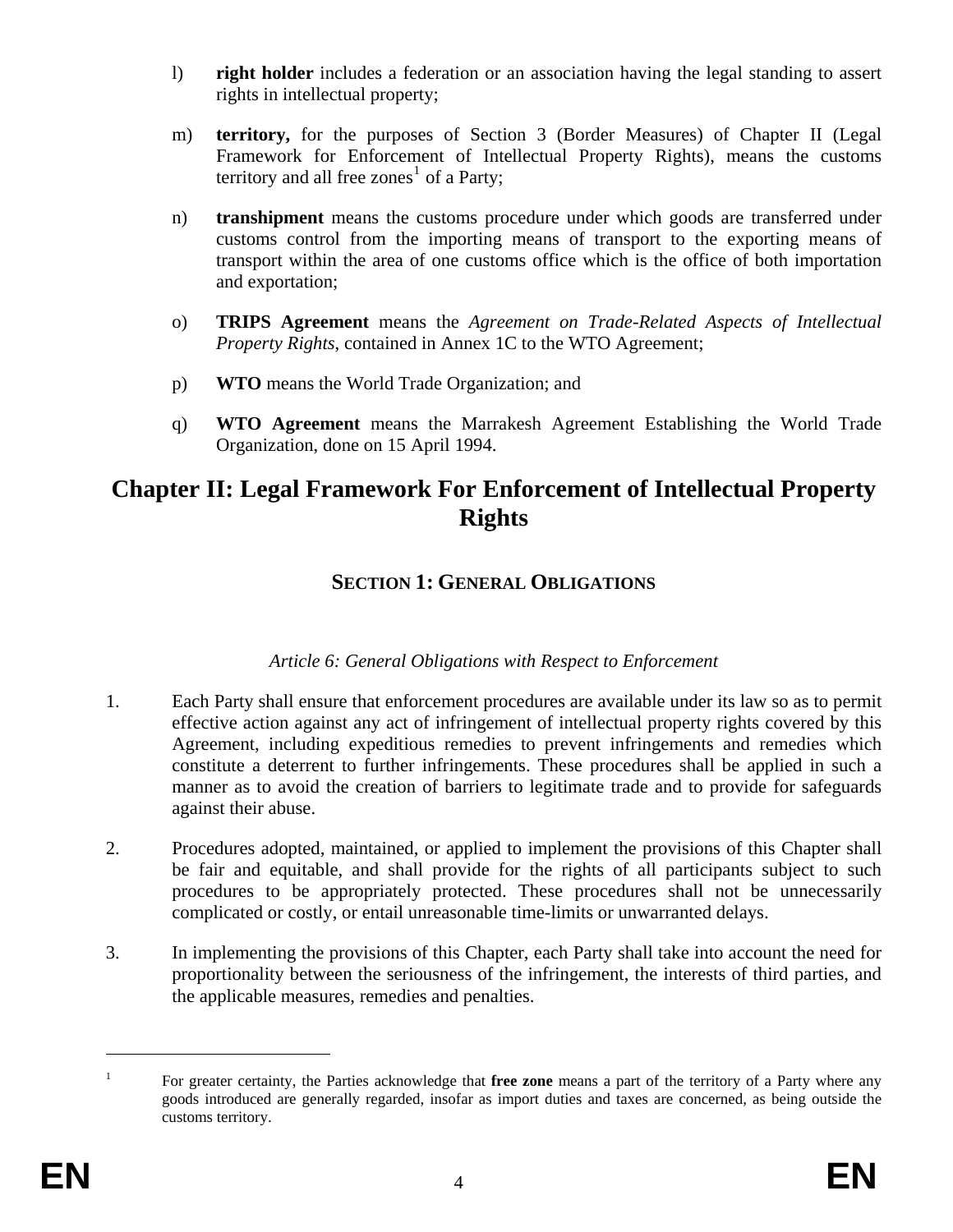4. No provision of this Chapter shall be construed to require a Party to make its officials subject to liability for acts undertaken in the performance of their official duties.

## **SECTION [2](#page-4-0): CIVIL ENFORCEMENT<sup>2</sup>**

#### *Article 7: Availability of Civil Procedures*

- 1. Each Party shall make available to right holders civil judicial procedures concerning the enforcement of any intellectual property right as specified in this Section.
- 2. To the extent that any civil remedy can be ordered as a result of administrative procedures on the merits of a case, each Party shall provide that such procedures shall conform to principles equivalent in substance to those set forth in this Section.

#### *Article 8: Injunctions*

- 1. Each Party shall provide that, in civil judicial proceedings concerning the enforcement of intellectual property rights, its judicial authorities have the authority to issue an order against a party to desist from an infringement, and *inter alia,* an order to that party or, where appropriate, to a third party over whom the relevant judicial authority exercises jurisdiction, to prevent goods that involve the infringement of an intellectual property right from entering into the channels of commerce.
- 2. Notwithstanding the other provisions of this Section, a Party may limit the remedies available against use by governments, or by third parties authorized by a government, without the authorization of the right holder, to the payment of remuneration, provided that the Party complies with the provisions of Part II of the TRIPS Agreement specifically addressing such use. In other cases, the remedies under this Section shall apply or, where these remedies are inconsistent with a Party's law, declaratory judgments and adequate compensation shall be available.

#### *Article 9: Damages*

1. Each Party shall provide that, in civil judicial proceedings concerning the enforcement of intellectual property rights, its judicial authorities have the authority to order the infringer who, knowingly or with reasonable grounds to know, engaged in infringing activity to pay the right holder damages adequate to compensate for the injury the right holder has suffered as a result of the infringement. In determining the amount of damages for infringement of intellectual property rights, a Party's judicial authorities shall have the authority to consider, *inter alia,* any legitimate measure of value the right holder submits, which may include lost profits, the value of the infringed goods or services measured by the market price, or the suggested retail price.

<span id="page-4-0"></span><sup>2</sup> A Party may exclude patents and protection of undisclosed information from the scope of this Section.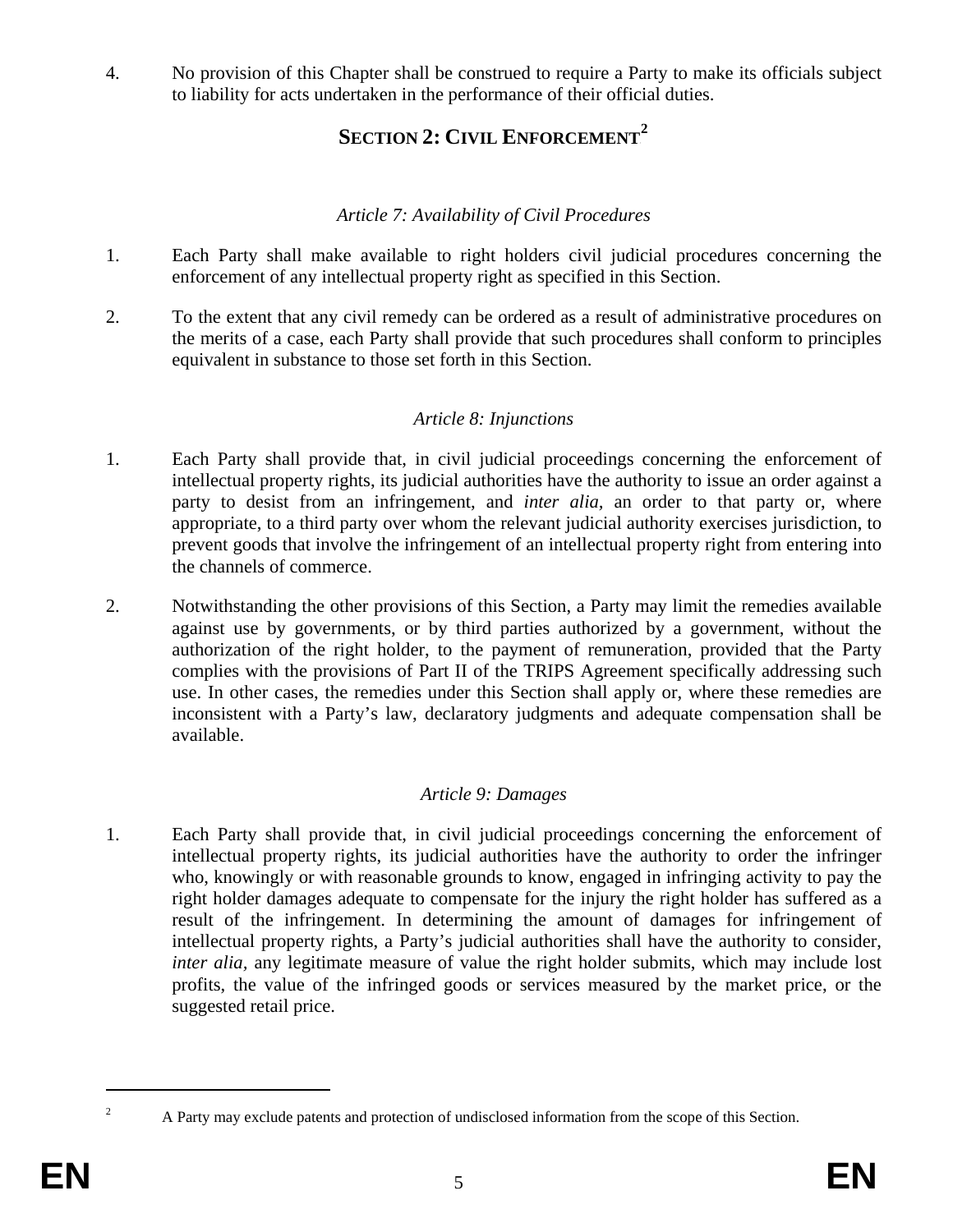- 2. At least in cases of copyright or related rights infringement and trademark counterfeiting, each Party shall provide that, in civil judicial proceedings, its judicial authorities have the authority to order the infringer to pay the right holder the infringer's profits that are attributable to the infringement. A Party may presume those profits to be the amount of damages referred to in paragraph 1.
- 3. At least with respect to infringement of copyright or related rights protecting works, phonograms, and performances, and in cases of trademark counterfeiting, each Party shall also establish or maintain a system that provides for one or more of the following:
	- a) pre-established damages; or
	- b) presumptions<sup>[3](#page-5-0)</sup> for determining the amount of damages sufficient to compensate the right holder for the harm caused by the infringement; or
	- c) at least for copyright, additional damages.
- 4. Where a Party provides the remedy referred to in subparagraph 3(a) or the presumptions referred to in subparagraph 3(b), it shall ensure that either its judicial authorities or the right holder has the right to choose such a remedy or presumptions as an alternative to the remedies referred to in paragraphs 1 and 2.
- 5. Each Party shall provide that its judicial authorities, where appropriate, have the authority to order, at the conclusion of civil judicial proceedings concerning infringement of at least copyright or related rights, or trademarks, that the prevailing party be awarded payment by the losing party of court costs or fees and appropriate attorney's fees, or any other expenses as provided for under that Party's law.

#### *Article 10: Other Remedies*

- 1. At least with respect to pirated copyright goods and counterfeit trademark goods, each Party shall provide that, in civil judicial proceedings, at the right holder's request, its judicial authorities have the authority to order that such infringing goods be destroyed, except in exceptional circumstances, without compensation of any sort.
- 2. Each Party shall further provide that its judicial authorities have the authority to order that materials and implements, the predominant use of which has been in the manufacture or creation of such infringing goods, be, without undue delay and without compensation of any sort, destroyed or disposed of outside the channels of commerce in such a manner as to minimize the risks of further infringements*.*
- 3. A Party may provide for the remedies described in this Article to be carried out at the infringer's expense.

<span id="page-5-0"></span><sup>3</sup> The presumptions referred to in subparagraph 3(b) may include a presumption that the amount of damages is: (i) the quantity of the goods infringing the right holder's intellectual property right in question and actually assigned to third persons, multiplied by the amount of profit per unit of goods which would have been sold by the right holder if there had not been the act of infringement; or (ii) a reasonable royalty; or (iii) a lump sum on the basis of elements such as at least the amount of royalties or fees which would have been due if the infringer had requested authorization to use the intellectual property right in question.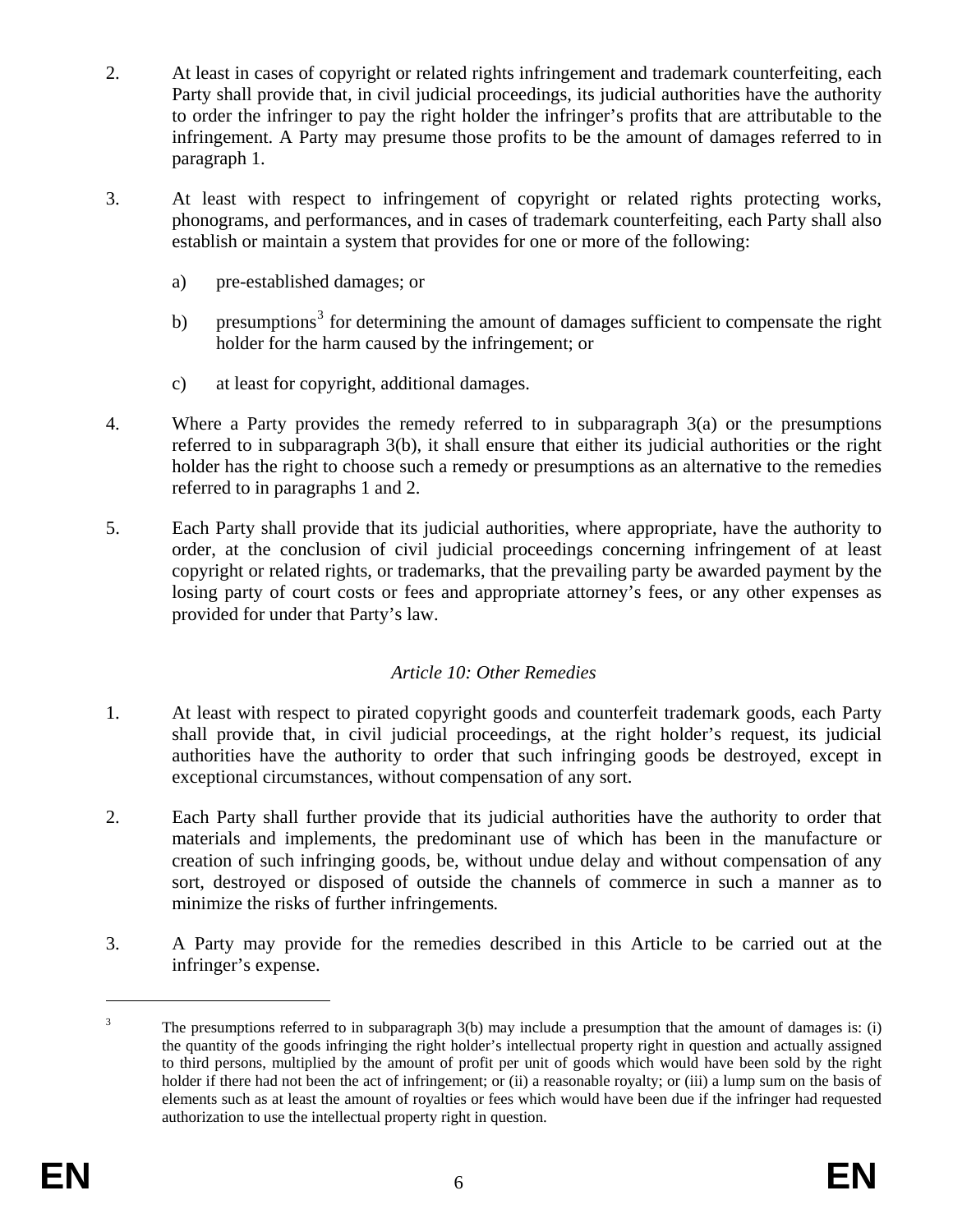#### *Article 11: Information Related to Infringement*

Without prejudice to its law governing privilege, the protection of confidentiality of information sources, or the processing of personal data, each Party shall provide that, in civil judicial proceedings concerning the enforcement of intellectual property rights, its judicial authorities have the authority, upon a justified request of the right holder, to order the infringer or, in the alternative, the alleged infringer, to provide to the right holder or to the judicial authorities, at least for the purpose of collecting evidence, relevant information as provided for in its applicable laws and regulations that the infringer or alleged infringer possesses or controls. Such information may include information regarding any person involved in any aspect of the infringement or alleged infringement and regarding the means of production or the channels of distribution of the infringing or allegedly infringing goods or services, including the identification of third persons alleged to be involved in the production and distribution of such goods or services and of their channels of distribution.

#### *Article 12: Provisional Measures*

- 1. Each Party shall provide that its judicial authorities have the authority to order prompt and effective provisional measures:
	- a) against a party or, where appropriate, a third party over whom the relevant judicial authority exercises jurisdiction, to prevent an infringement of any intellectual property right from occurring, and in particular, to prevent goods that involve the infringement of an intellectual property right from entering into the channels of commerce;
	- b) to preserve relevant evidence in regard to the alleged infringement.
- 2. Each Party shall provide that its judicial authorities have the authority to adopt provisional measures *inaudita altera parte* where appropriate, in particular where any delay is likely to cause irreparable harm to the right holder, or where there is a demonstrable risk of evidence being destroyed. In proceedings conducted *inaudita altera parte*, each Party shall provide its judicial authorities with the authority to act expeditiously on requests for provisional measures and to make a decision without undue delay.
- 3. At least in cases of copyright or related rights infringement and trademark counterfeiting, each Party shall provide that, in civil judicial proceedings, its judicial authorities have the authority to order the seizure or other taking into custody of suspect goods, and of materials and implements relevant to the act of infringement, and, at least for trademark counterfeiting, documentary evidence, either originals or copies thereof, relevant to the infringement.
- 4. Each Party shall provide that its authorities have the authority to require the applicant, with respect to provisional measures, to provide any reasonably available evidence in order to satisfy themselves with a sufficient degree of certainty that the applicant's right is being infringed or that such infringement is imminent, and to order the applicant to provide a security or equivalent assurance sufficient to protect the defendant and to prevent abuse. Such security or equivalent assurance shall not unreasonably deter recourse to procedures for such provisional measures.
- 5. Where the provisional measures are revoked or where they lapse due to any act or omission by the applicant, or where it is subsequently found that there has been no infringement of an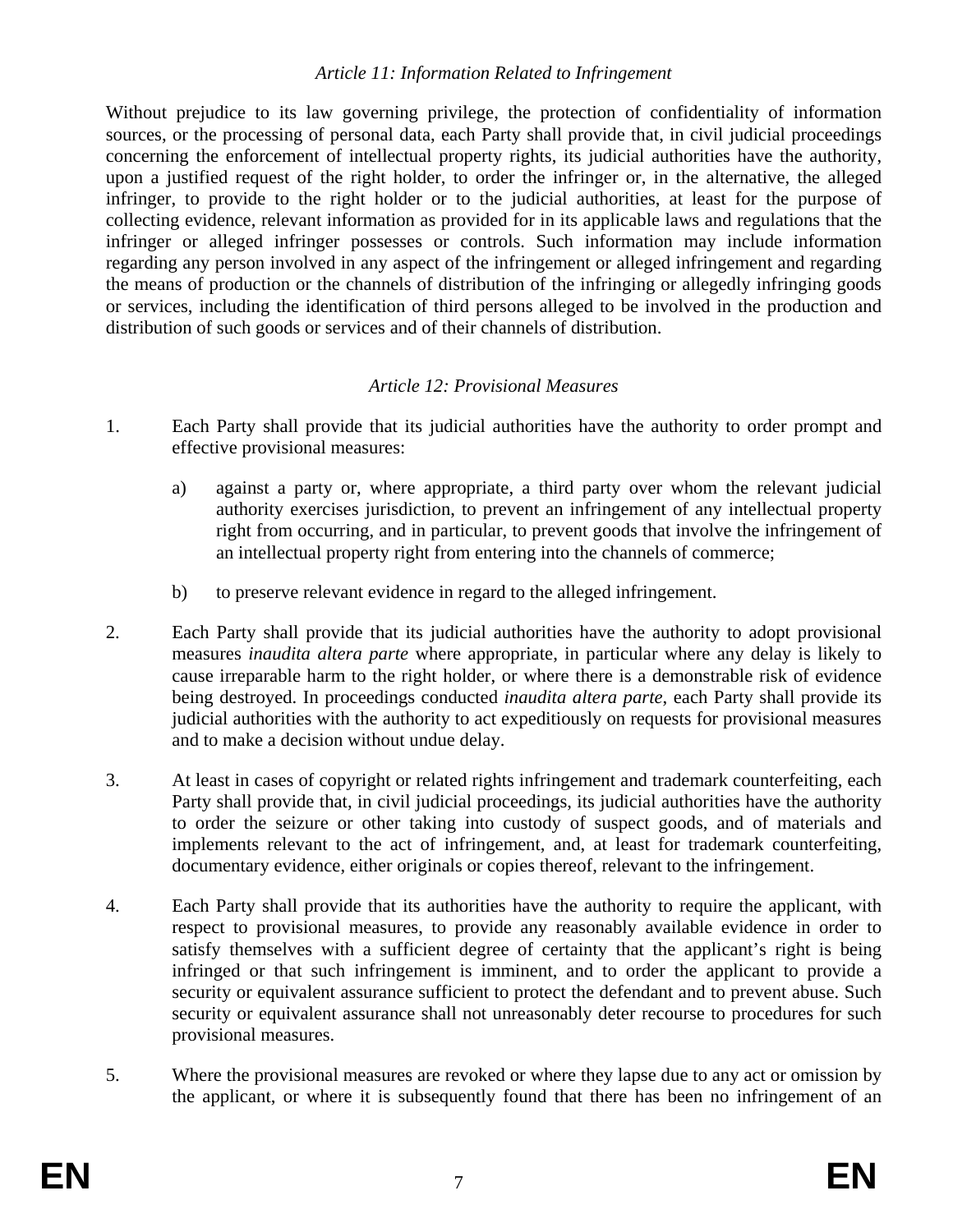intellectual property right, the judicial authorities shall have the authority to order the applicant, upon request of the defendant, to provide the defendant appropriate compensation for any injury caused by these measures.

# **SECTION 3: BORDER MEASURES[4](#page-7-0), [5](#page-7-1)**

#### *Article 13: Scope of the Border Measures[6](#page-7-2)*

In providing, as appropriate, and consistent with its domestic system of intellectual property rights protection and without prejudice to the requirements of the TRIPS Agreement, for effective border enforcement of intellectual property rights, a Party should do so in a manner that does not discriminate unjustifiably between intellectual property rights and that avoids the creation of barriers to legitimate trade.

#### *Article 14: Small Consignments and Personal Luggage*

- 1. Each Party shall include in the application of this Section goods of a commercial nature sent in small consignments.
- 2. A Party may exclude from the application of this Section small quantities of goods of a noncommercial nature contained in travellers' personal luggage.

#### *Article 15: Provision of Information from the Right Holder*

Each Party shall permit its competent authorities to request a right holder to supply relevant information to assist the competent authorities in taking the border measures referred to in this Section. A Party may also allow a right holder to supply relevant information to its competent authorities.

#### *Article 16: Border measures*

- 1. Each Party shall adopt or maintain procedures with respect to import and export shipments under which:
	- a) its customs authorities may act upon their own initiative to suspend the release of suspect goods; and
	- b) where appropriate, a right holder may request its competent authorities to suspend the release of suspect goods.

<span id="page-7-0"></span><sup>4</sup> Where a Party has dismantled substantially all controls over movement of goods across its border with another Party with which it forms part of a customs union, it shall not be required to apply the provisions of this Section at that border.

<span id="page-7-1"></span>It is understood that there shall be no obligation to apply the procedures set forth in this Section to goods put on the market in another country by or with the consent of the right holder.<br>
The Perties agree that patents and protection of undisclosed information

<span id="page-7-2"></span>The Parties agree that patents and protection of undisclosed information do not fall within the scope of this Section.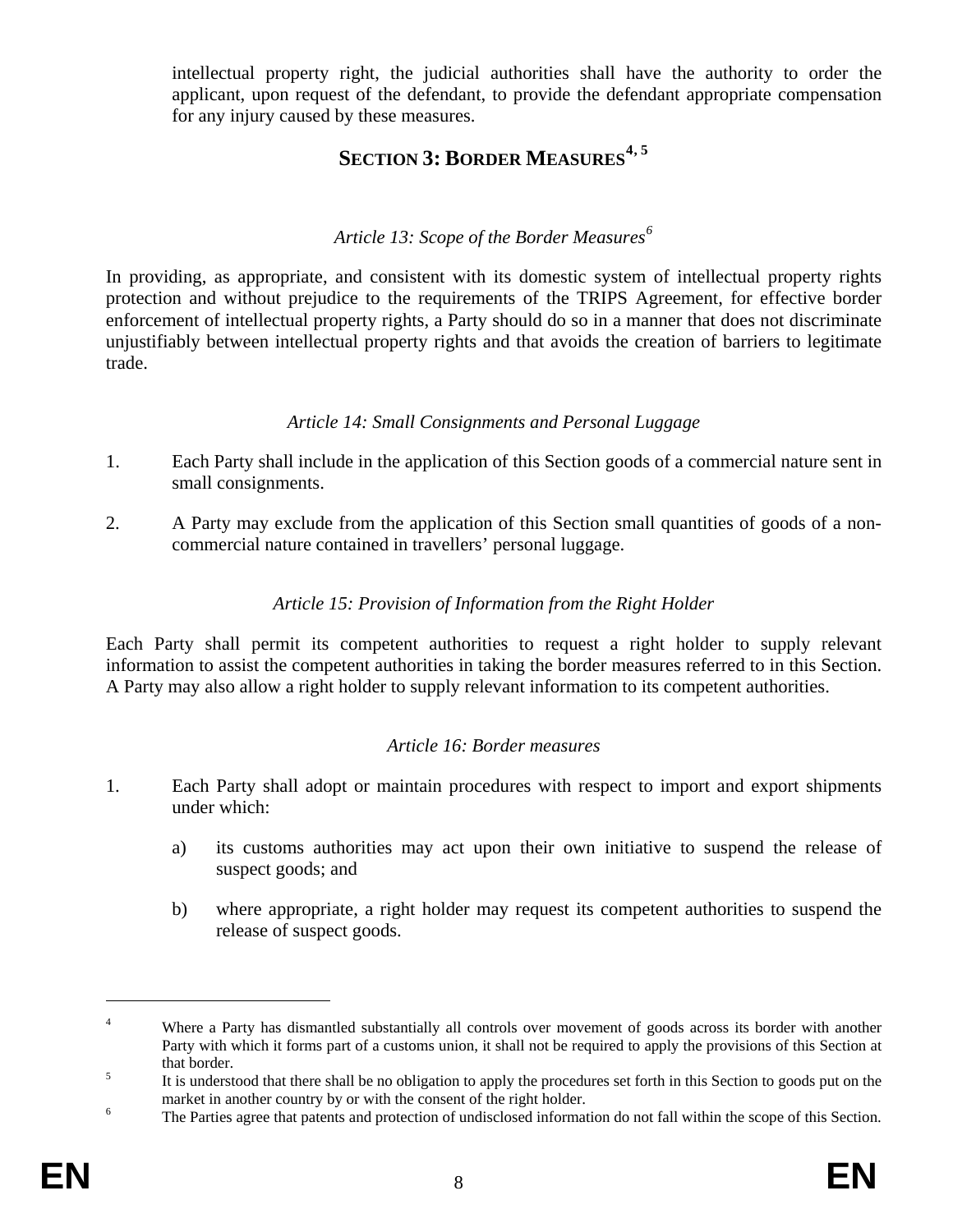- 2. A Party may adopt or maintain procedures with respect to suspect in-transit goods or in other situations where the goods are under customs control under which:
	- a) its customs authorities may act upon their own initiative to suspend the release of, or to detain, suspect goods; and
	- b) where appropriate, a right holder may request its competent authorities to suspend the release of, or to detain, suspect goods.

### *Article 17: Application by the Right Holder*

- 1. Each Party shall provide that its competent authorities require a right holder that requests the procedures described in subparagraphs 1(b) and 2(b) of Article 16 (Border Measures) to provide adequate evidence to satisfy the competent authorities that, under the law of the Party providing the procedures, there is *prima facie* an infringement of the right holder's intellectual property right, and to supply sufficient information that may reasonably be expected to be within the right holder's knowledge to make the suspect goods reasonably recognizable by the competent authorities. The requirement to provide sufficient information shall not unreasonably deter recourse to the procedures described in subparagraphs 1(b) and 2(b) of Article 16 (Border Measures).
- 2. Each Party shall provide for applications to suspend the release of, or to detain, any suspect goods<sup>[7](#page-8-0)</sup> under customs control in its territory. A Party may provide for such applications to apply to multiple shipments. A Party may provide that, at the request of the right holder, the application to suspend the release of, or to detain, suspect goods may apply to selected points of entry and exit under customs control.
- 3. Each Party shall ensure that its competent authorities inform the applicant within a reasonable period whether they have accepted the application. Where its competent authorities have accepted the application, they shall also inform the applicant of the period of validity of the application.
- 4. A Party may provide that, where the applicant has abused the procedures described in subparagraphs 1(b) and 2(b) of Article 16 (Border Measures), or where there is due cause, its competent authorities have the authority to deny, suspend, or void an application.

#### *Article 18: Security or Equivalent Assurance*

Each Party shall provide that its competent authorities have the authority to require a right holder that requests the procedures described in subparagraphs 1(b) and 2(b) of Article 16 (Border Measures) to provide a reasonable security or equivalent assurance sufficient to protect the defendant and the competent authorities and to prevent abuse. Each Party shall provide that such security or equivalent assurance shall not unreasonably deter recourse to these procedures. A Party may provide that such security may be in the form of a bond conditioned to hold the defendant harmless from any loss or damage resulting from any suspension of the release of, or detention of, the goods in the event the

<span id="page-8-0"></span><sup>7</sup> The requirement to provide for such applications is subject to the obligations to provide procedures referred to in subparagraphs 1(b) and 2(b) of Article 16 (Border Measures).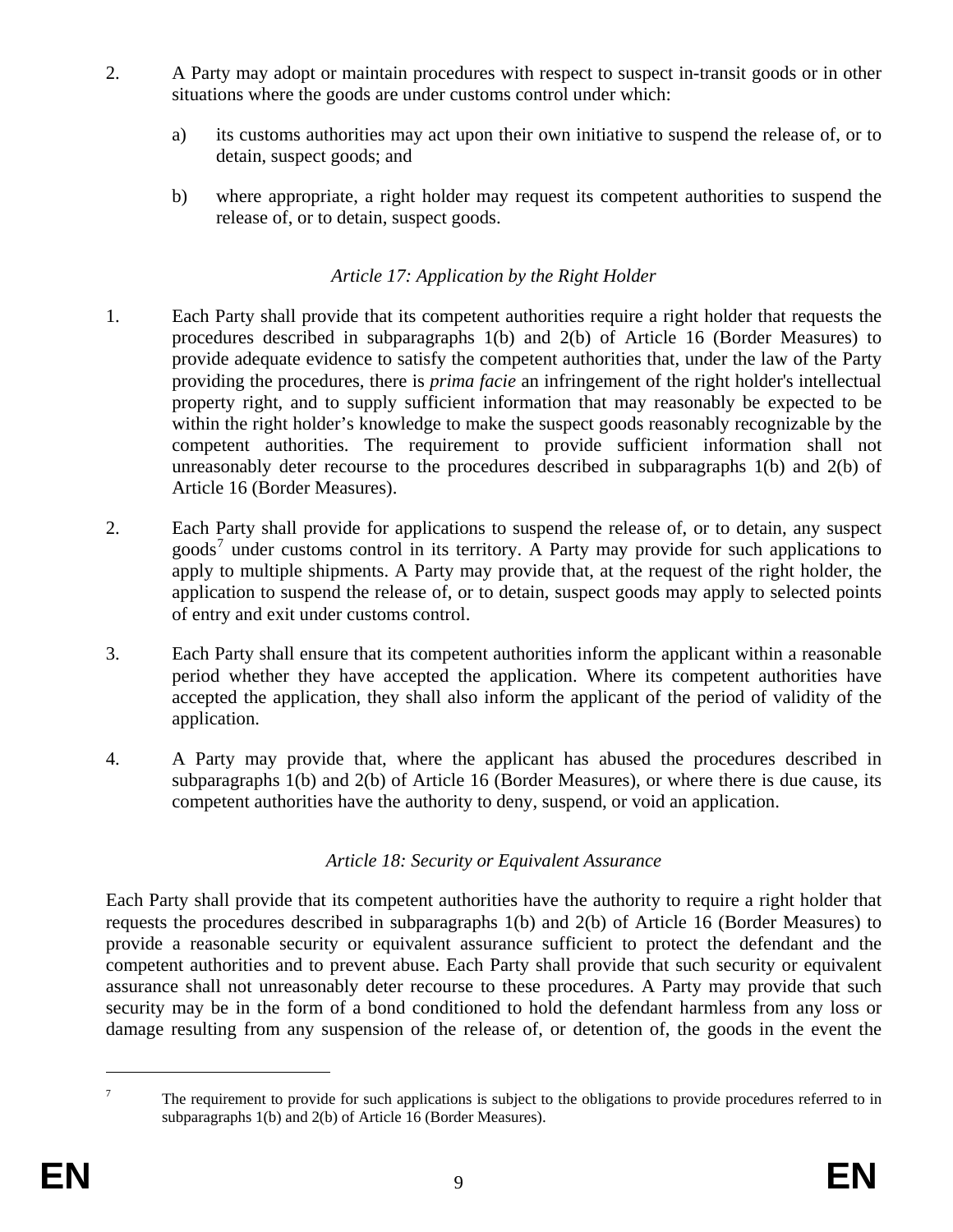competent authorities determine that the goods are not infringing. A Party may, only in exceptional circumstances or pursuant to a judicial order, permit the defendant to obtain possession of suspect goods by posting a bond or other security.

#### *Article 19: Determination as to Infringement*

Each Party shall adopt or maintain procedures by which its competent authorities may determine, within a reasonable period after the initiation of the procedures described in Article 16 (Border Measures), whether the suspect goods infringe an intellectual property right.

#### *Article 20: Remedies*

- 1. Each Party shall provide that its competent authorities have the authority to order the destruction of goods following a determination referred to in Article 19 (Determination as to Infringement) that the goods are infringing. In cases where such goods are not destroyed, each Party shall ensure that, except in exceptional circumstances, such goods are disposed of outside the channels of commerce in such a manner as to avoid any harm to the right holder.
- 2. In regard to counterfeit trademark goods, the simple removal of the trademark unlawfully affixed shall not be sufficient, other than in exceptional cases, to permit release of the goods into the channels of commerce.
- 3. A Party may provide that its competent authorities have the authority to impose administrative penalties following a determination referred to in Article 19 (Determination as to Infringement) that the goods are infringing.

#### *Article 21: Fees*

Each Party shall provide that any application fee, storage fee, or destruction fee to be assessed by its competent authorities in connection with the procedures described in this Section shall not be used to unreasonably deter recourse to these procedures.

#### *Article 22: Disclosure of Information*

Without prejudice to a Party's laws pertaining to the privacy or confidentiality of information:

- a) Party may authorize its competent authorities to provide a right holder with information about specific shipments of goods, including the description and quantity of the goods, to assist in the detection of infringing goods;
- b) a Party may authorize its competent authorities to provide a right holder with information about goods, including, but not limited to, the description and quantity of the goods, the name and address of the consignor, importer, exporter, or consignee, and, if known, the country of origin of the goods, and the name and address of the manufacturer of the goods, to assist in the determination referred to in Article 19 (Determination as to Infringement);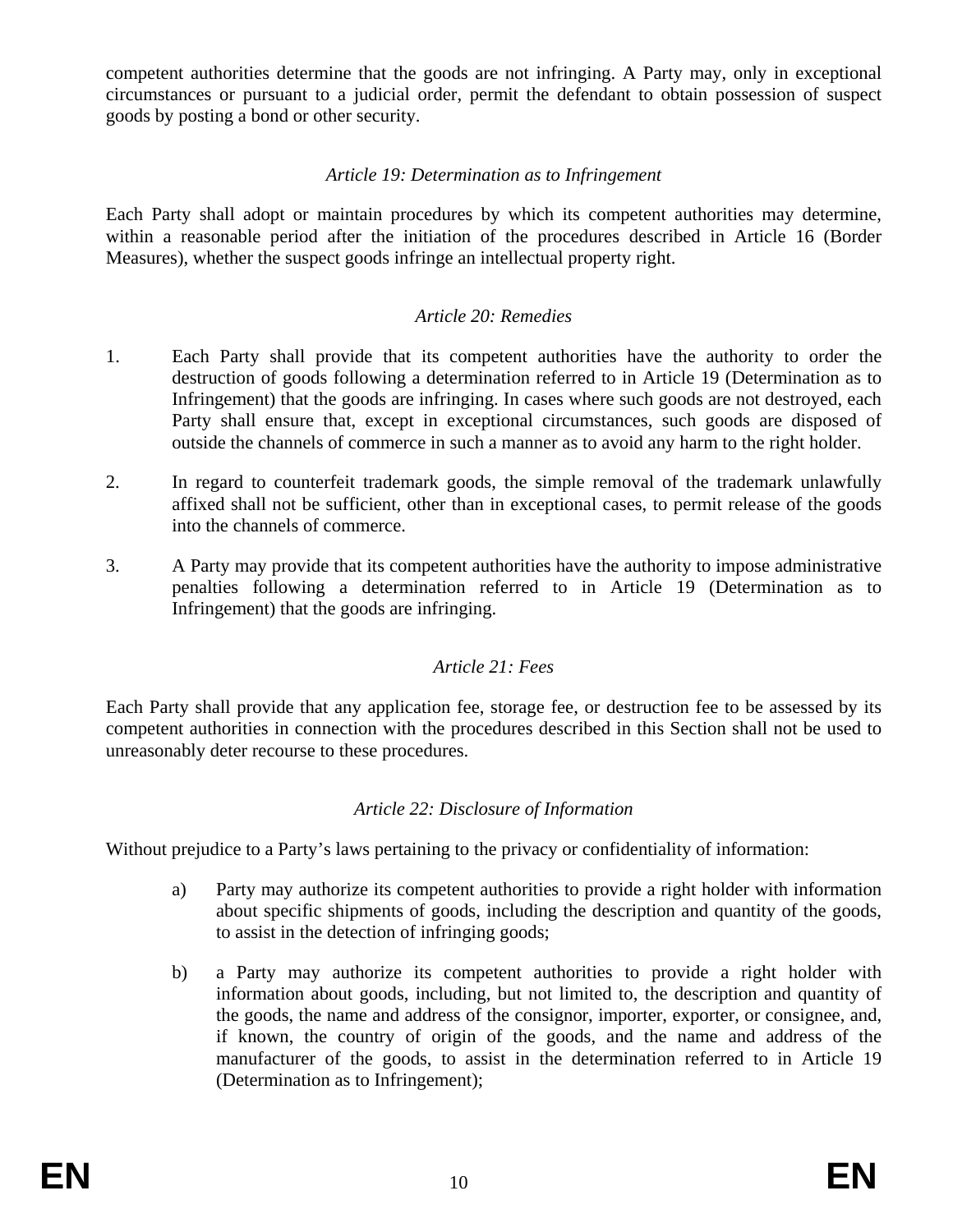c) unless a Party has provided its competent authorities with the authority described in subparagraph (b), at least in cases of imported goods, where its competent authorities have seized suspect goods or, in the alternative, made a determination referred to in Article 19 (Determination as to Infringement) that the goods are infringing, the Party shall authorize its competent authorities to provide a right holder, within thirty days<sup>[8](#page-10-0)</sup> of the seizure or determination, with information about such goods, including, but not limited to, the description and quantity of the goods, the name and address of the consignor, importer, exporter, or consignee, and, if known, the country of origin of the goods, and the name and address of the manufacturer of the goods.

### **SECTION 4: CRIMINAL ENFORCEMENT**

#### *Article 23: Criminal Offences*

- 1. Each Party shall provide for criminal procedures and penalties to be applied at least in cases of wilful trademark counterfeiting or copyright or related rights piracy on a commercial scale.<sup>[9](#page-10-1)</sup> For the purposes of this Section, acts carried out on a commercial scale include at least those carried out as commercial activities for direct or indirect economic or commercial advantage.
- 2. Each Party shall provide for criminal procedures and penalties to be applied in cases of wilful importation<sup>[10](#page-10-2)</sup> and domestic use, in the course of trade and on a commercial scale, of labels or packaging:<sup>[11](#page-10-3)</sup>
	- a) to which a mark has been applied without authorization which is identical to, or cannot be distinguished from, a trademark registered in its territory; and
	- b) which are intended to be used in the course of trade on goods or in relation to services which are identical to goods or services for which such trademark is registered.
- 3. A Party may provide criminal procedures and penalties in appropriate cases for the unauthorized copying of cinematographic works from a performance in a motion picture exhibition facility generally open to the public.
- 4. With respect to the offences specified in this Article for which a Party provides criminal procedures and penalties, that Party shall ensure that criminal liability for aiding and abetting is available under its law.

<span id="page-10-0"></span><sup>8</sup> For the purposes of this Article, **days** means business days.

<span id="page-10-1"></span>Each Party shall treat wilful importation or exportation of counterfeit trademark goods or pirated copyright goods on a commercial scale as unlawful activities subject to criminal penalties under this Article. A Party may comply with its obligation relating to importation and exportation of counterfeit trademark goods or pirated copyright goods by providing for distribution, sale or offer for sale of such goods on a commercial scale as unlawful activities subject to criminal penalties.<br>
A Party may comply with its obligation relating to importation of labels or packaging through its measures

<span id="page-10-3"></span><span id="page-10-2"></span>concerning distribution.<br>
<sup>11</sup> A Party may comply with its obligations under this paragraph by providing for criminal procedures and penalties to be applied to attempts to commit a trademark offence.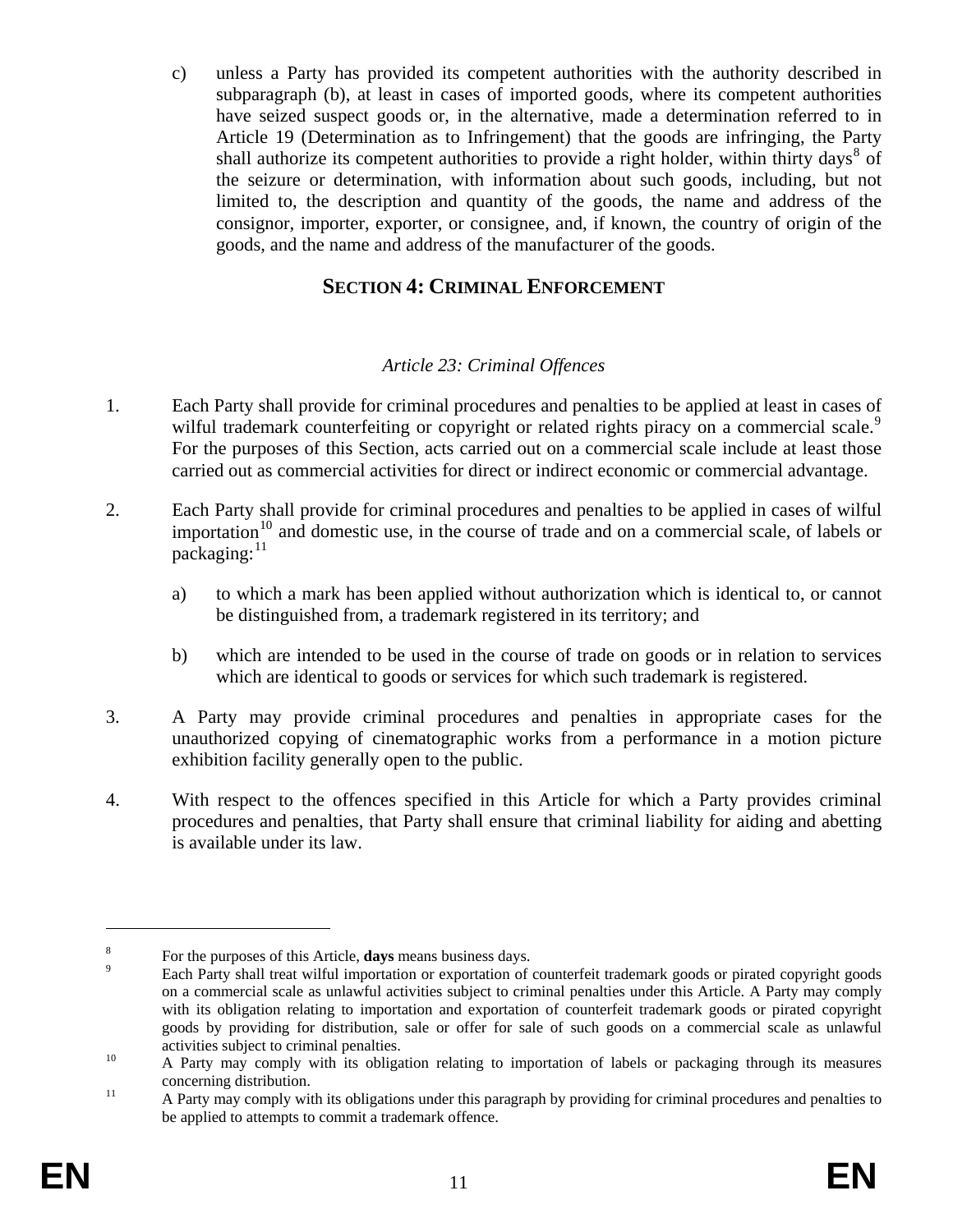5. Each Party shall adopt such measures as may be necessary, consistent with its legal principles, to establish the liability, which may be criminal, of legal persons for the offences specified in this Article for which the Party provides criminal procedures and penalties. Such liability shall be without prejudice to the criminal liability of the natural persons who have committed the criminal offences.

#### *Article 24: Penalties*

For offences specified in paragraphs 1, 2, and 4 of Article 23 (Criminal Offences), each Party shall provide penalties that include imprisonment as well as monetary fines<sup>[12](#page-11-0)</sup> sufficiently high to provide a deterrent to future acts of infringement, consistently with the level of penalties applied for crimes of a corresponding gravity.

#### *Article 25: Seizure, Forfeiture, and Destruction*

- 1. With respect to the offences specified in paragraphs 1, 2, 3, and 4 of Article 23 (Criminal Offences) for which a Party provides criminal procedures and penalties, that Party shall provide that its competent authorities have the authority to order the seizure of suspected counterfeit trademark goods or pirated copyright goods, any related materials and implements used in the commission of the alleged offence, documentary evidence relevant to the alleged offence, and the assets derived from, or obtained directly or indirectly through, the alleged infringing activity.
- 2. Where a Party requires the identification of items subject to seizure as a prerequisite for issuing an order referred to in paragraph 1, that Party shall not require the items to be described in greater detail than necessary to identify them for the purpose of seizure.
- 3. With respect to the offences specified in paragraphs 1, 2, 3, and 4 of Article 23 (Criminal Offences) for which a Party provides criminal procedures and penalties, that Party shall provide that its competent authorities have the authority to order the forfeiture or destruction of all counterfeit trademark goods or pirated copyright goods. In cases where counterfeit trademark goods and pirated copyright goods are not destroyed, the competent authorities shall ensure that, except in exceptional circumstances, such goods shall be disposed of outside the channels of commerce in such a manner as to avoid causing any harm to the right holder. Each Party shall ensure that the forfeiture or destruction of such goods shall occur without compensation of any sort to the infringer.
- 4. With respect to the offences specified in paragraphs 1, 2, 3, and 4 of Article 23 (Criminal Offences) for which a Party provides criminal procedures and penalties, that Party shall provide that its competent authorities have the authority to order the forfeiture or destruction of materials and implements predominantly used in the creation of counterfeit trademark goods or pirated copyright goods and, at least for serious offences, of the assets derived from, or obtained directly or indirectly through, the infringing activity. Each Party shall ensure that the forfeiture or destruction of such materials, implements, or assets shall occur without compensation of any sort to the infringer.

<span id="page-11-0"></span> $12$  It is understood that there is no obligation for a Party to provide for the possibility of imprisonment and monetary fines to be imposed in parallel.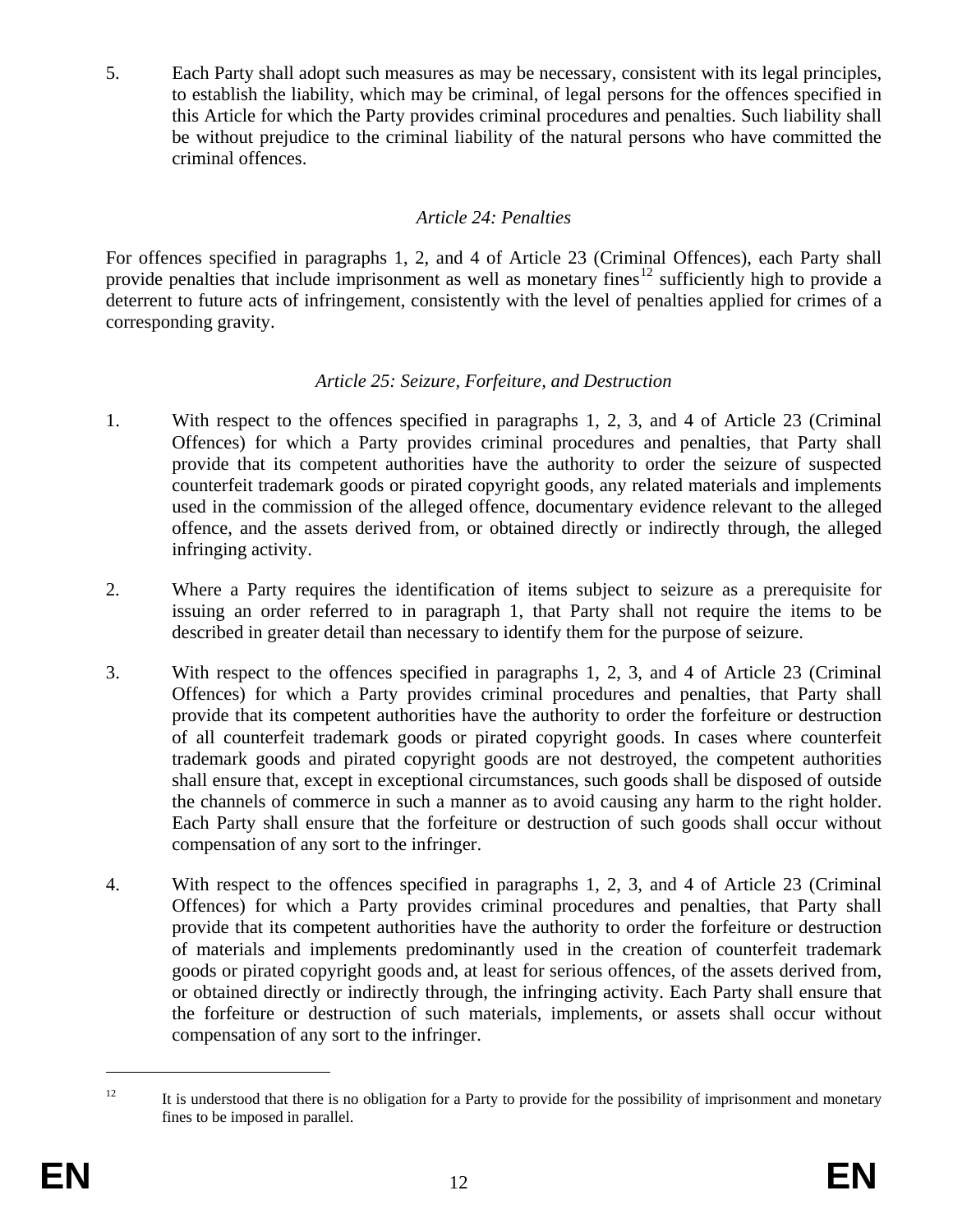- 5. With respect to the offences specified in paragraphs 1, 2, 3, and 4 of Article 23 (Criminal Offences) for which a Party provides criminal procedures and penalties, that Party may provide that its judicial authorities have the authority to order:
	- a) the seizure of assets the value of which corresponds to that of the assets derived from, or obtained directly or indirectly through, the allegedly infringing activity; and
	- b) the forfeiture of assets the value of which corresponds to that of the assets derived from, or obtained directly or indirectly through, the infringing activity.

#### *Article 26: Ex Officio Criminal Enforcement*

Each Party shall provide that, in appropriate cases, its competent authorities may act upon their own initiative to initiate investigation or legal action with respect to the criminal offences specified in paragraphs 1, 2, 3, and 4 of Article 23 (Criminal Offences) for which that Party provides criminal procedures and penalties.

### **SECTION 5: ENFORCEMENT OF INTELLECTUAL PROPERTY RIGHTS IN THE DIGITAL ENVIRONMENT**

#### *Article 27: Enforcement in the Digital Environment*

- 1. Each Party shall ensure that enforcement procedures, to the extent set forth in Sections 2 (Civil Enforcement) and 4 (Criminal Enforcement), are available under its law so as to permit effective action against an act of infringement of intellectual property rights which takes place in the digital environment, including expeditious remedies to prevent infringement and remedies which constitute a deterrent to further infringements.
- 2. Further to paragraph 1, each Party's enforcement procedures shall apply to infringement of copyright or related rights over digital networks, which may include the unlawful use of means of widespread distribution for infringing purposes. These procedures shall be implemented in a manner that avoids the creation of barriers to legitimate activity, including electronic commerce, and, consistent with that Party's law, preserves fundamental principles such as freedom of expression, fair process, and privacy.<sup>[13](#page-12-0)</sup>
- 3. Each Party shall endeavour to promote cooperative efforts within the business community to effectively address trademark and copyright or related rights infringement while preserving legitimate competition and, consistent with that Party's law, preserving fundamental principles such as freedom of expression, fair process, and privacy.
- 4. A Party may provide, in accordance with its laws and regulations, its competent authorities with the authority to order an online service provider to disclose expeditiously to a right holder information sufficient to identify a subscriber whose account was allegedly used for

<span id="page-12-0"></span><sup>&</sup>lt;sup>13</sup> For instance, without prejudice to a Party's law, adopting or maintaining a regime providing for limitations on the liability of, or on the remedies available against, online service providers while preserving the legitimate interests of right holder.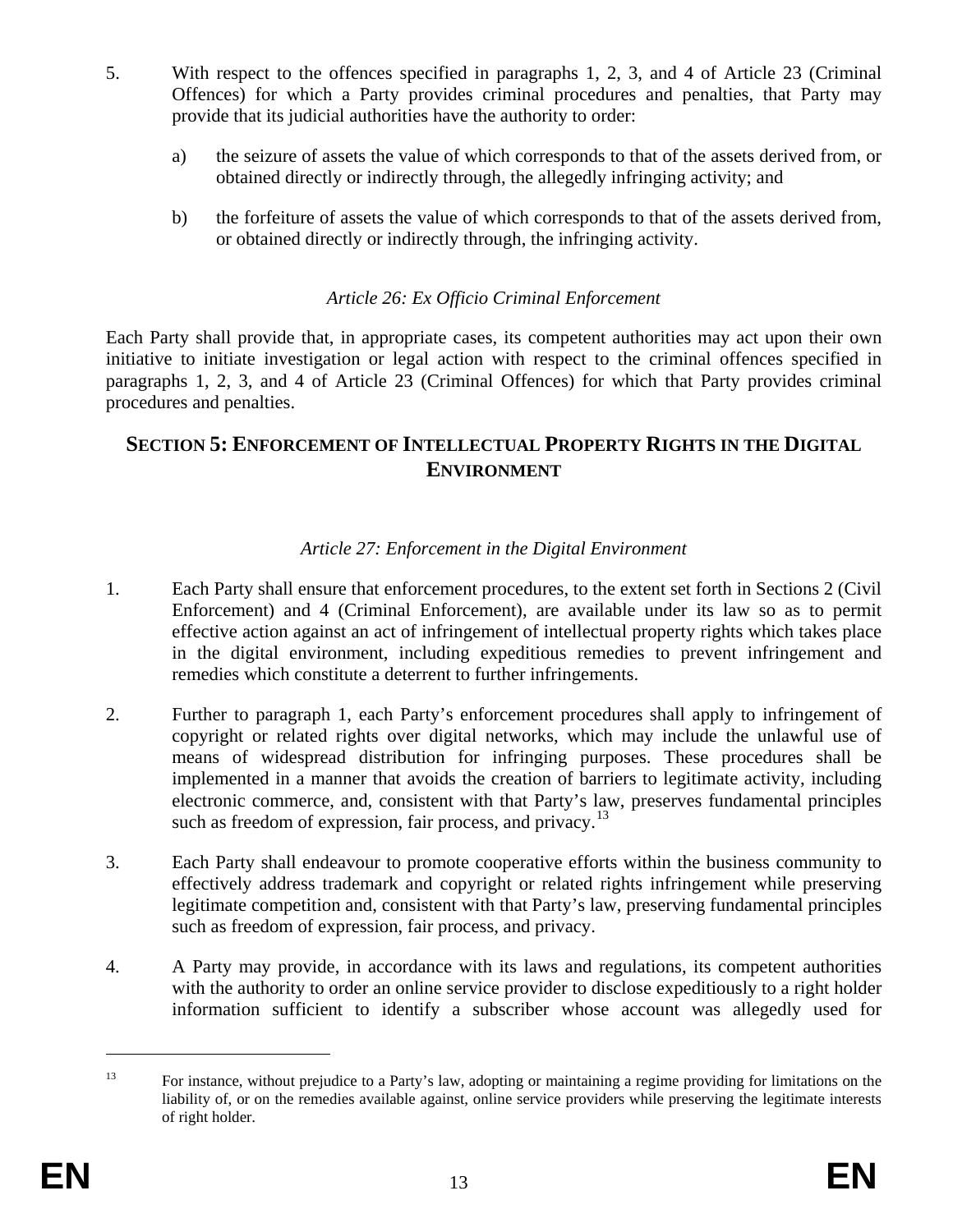infringement, where that right holder has filed a legally sufficient claim of trademark or copyright or related rights infringement, and where such information is being sought for the purpose of protecting or enforcing those rights. These procedures shall be implemented in a manner that avoids the creation of barriers to legitimate activity, including electronic commerce, and, consistent with that Party's law, preserves fundamental principles such as freedom of expression, fair process, and privacy.

- 5. Each Party shall provide adequate legal protection and effective legal remedies against the circumvention of effective technological measures $14$  that are used by authors, performers or producers of phonograms in connection with the exercise of their rights in, and that restrict acts in respect of, their works, performances, and phonograms, which are not authorized by the authors, the performers or the producers of phonograms concerned or permitted by law.
- 6. In order to provide the adequate legal protection and effective legal remedies referred to in paragraph 5, each Party shall provide protection at least against:
	- a) to the extent provided by its law:
		- i) the unauthorized circumvention of an effective technological measure carried out knowingly or with reasonable grounds to know; and
		- ii) the offering to the public by marketing of a device or product, including computer programs, or a service, as a means of circumventing an effective technological measure; and
	- b) the manufacture, importation, or distribution of a device or product, including computer programs, or provision of a service that:
		- i) is primarily designed or produced for the purpose of circumventing an effective technological measure; or
		- ii) has only a limited commercially significant purpose other than circumventing an effective technological measure. [15](#page-13-1)
- 7. To protect electronic rights management information,<sup>[16](#page-13-2)</sup> each Party shall provide adequate legal protection and effective legal remedies against any person knowingly performing

<span id="page-13-0"></span><sup>14</sup> For the purposes of this Article, **technological measures** means any technology, device, or component that, in the normal course of its operation, is designed to prevent or restrict acts, in respect of works, performances, or phonograms, which are not authorized by authors, performers or producers of phonograms, as provided for by a Party's law. Without prejudice to the scope of copyright or related rights contained in a Party's law, technological measures shall be deemed effective where the use of protected works, performances, or phonograms is controlled by authors, performers or producers of phonograms through the application of a relevant access control or protection process, such as encryption or scrambling, or a copy control mechanism, which achieves the objective of protection.<br>In implementing paragraphs 5 and 6, no Party shall be obligated to require that the design of, or the design and

<span id="page-13-1"></span>selection of parts and components for, a consumer electronics, telecommunications, or computing product provide for a response to any particular technological measure, so long as the product does not otherwise contravene its

<span id="page-13-2"></span>measures implementing these paragraphs.<br><sup>16</sup> For the purposes of this Article, **rights management information** means: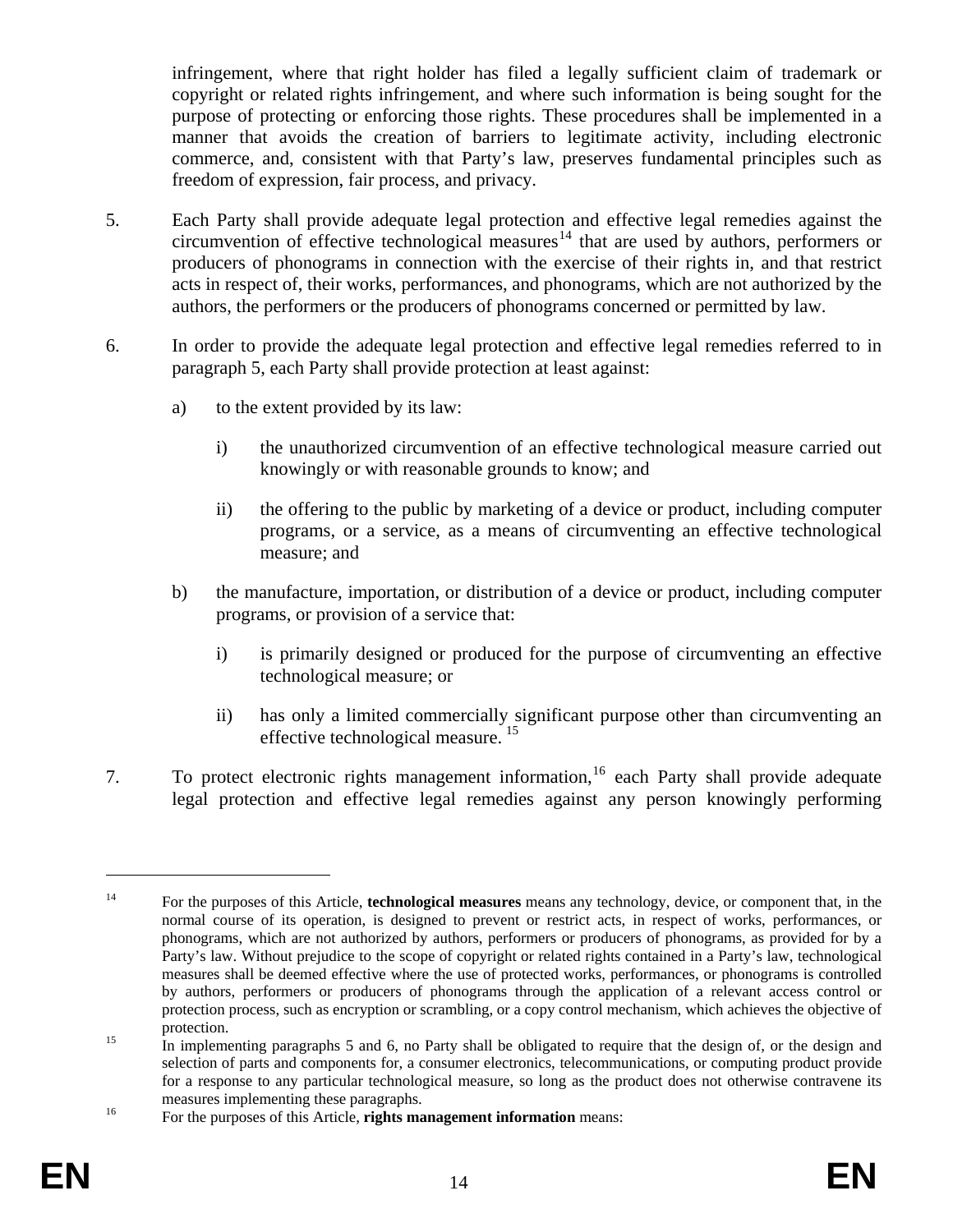without authority any of the following acts knowing, or with respect to civil remedies, having reasonable grounds to know, that it will induce, enable, facilitate, or conceal an infringement of any copyright or related rights:

- a) to remove or alter any electronic rights management information;
- b) to distribute, import for distribution, broadcast, communicate, or make available to the public copies of works, performances, or phonograms, knowing that electronic rights management information has been removed or altered without authority.
- 8. In providing adequate legal protection and effective legal remedies pursuant to the provisions of paragraphs 5 and 7, a Party may adopt or maintain appropriate limitations or exceptions to measures implementing the provisions of paragraphs 5, 6, and 7. The obligations set forth in paragraphs 5, 6, and 7 are without prejudice to the rights, limitations, exceptions, or defences to copyright or related rights infringement under a Party's law.

# **Chapter III: Enforcement Practices**

*Article 28: Enforcement Expertise, Information, and Domestic Coordination* 

- 1. Each Party shall encourage the development of specialized expertise within its competent authorities responsible for the enforcement of intellectual property rights.
- 2. Each Party shall promote the collection and analysis of statistical data and other relevant information concerning intellectual property rights infringements as well as the collection of information on best practices to prevent and combat infringements.
- 3. Each Party shall, as appropriate, promote internal coordination among, and facilitate joint actions by, its competent authorities responsible for the enforcement of intellectual property rights.
- 4. Each Party shall endeavour to promote, where appropriate, the establishment and maintenance of formal or informal mechanisms, such as advisory groups, whereby its competent authorities may receive the views of right holders and other relevant stakeholders.

#### *Article 29: Management of Risk at Border*

1. In order to enhance the effectiveness of border enforcement of intellectual property rights, the competent authorities of a Party may:

<sup>(</sup>a) information that identifies the work, the performance, or the phonogram; the author of the work, the performer of the performance, or the producer of the phonogram; or the owner of any right in the work, performance, or phonogram;

<sup>(</sup>b) information about the terms and conditions of use of the work, performance, or phonogram; or

<sup>(</sup>c) any numbers or codes that represent the information described in (a) and (b) above; when any of these items of information is attached to a copy of a work, performance, or phonogram, or appears in connection with the communication or making available of a work, performance, or phonogram to the public.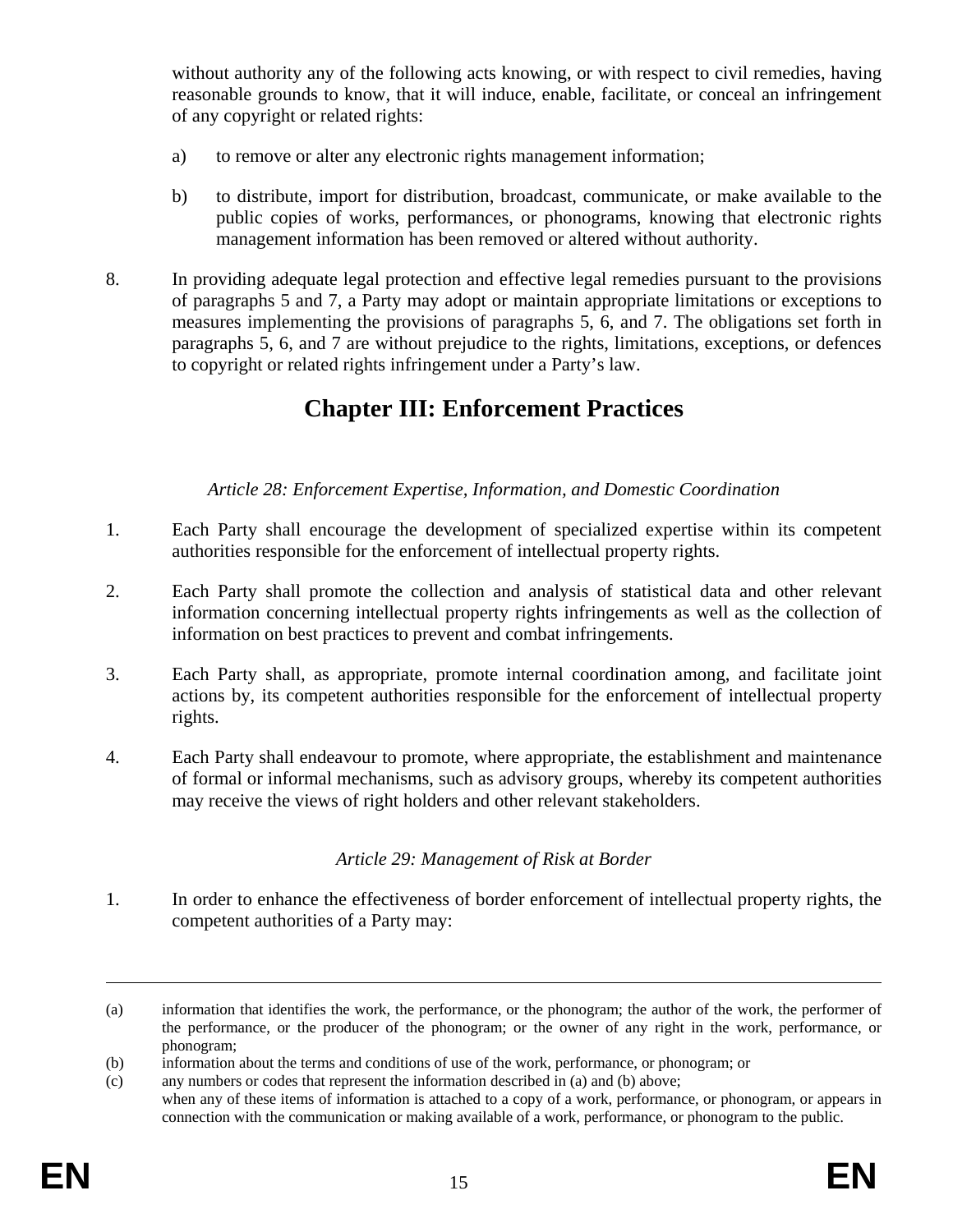- a) consult with the relevant stakeholders, and the competent authorities of other Parties responsible for the enforcement of intellectual property rights to identify and address significant risks, and promote actions to mitigate those risks; and
- b) share information with the competent authorities of other Parties on border enforcement of intellectual property rights, including relevant information to better identify and target for inspection shipments suspected of containing infringing goods.
- 2. Where a Party seizes imported goods infringing an intellectual property right, its competent authorities may provide the Party of export with information necessary for identification of the parties and goods involved in the exportation of the seized goods. The competent authorities of the Party of export may take action against those parties and future shipments in accordance with that Party's law.

#### *Article 30: Transparency*

To promote transparency in the administration of its intellectual property rights enforcement system, each Party shall take appropriate measures, pursuant to its law and policies, to publish or otherwise make available to the public information on:

- a) procedures available under its law for enforcing intellectual property rights, its competent authorities responsible for such enforcement, and contact points available for assistance;
- b) relevant laws, regulations, final judicial decisions, and administrative rulings of general application pertaining to the enforcement of intellectual property rights; and
- c) its efforts to ensure an effective system of enforcement and protection of intellectual property rights.

#### *Article 31: Public Awareness*

Each Party shall, as appropriate, promote the adoption of measures to enhance public awareness of the importance of respecting intellectual property rights and the detrimental effects of intellectual property rights infringement.

#### *Article 32: Environmental Considerations in Destruction of Infringing Goods*

The destruction of goods infringing intellectual property rights shall be done consistently with the laws and regulations on environmental matters of the Party in which the destruction takes place.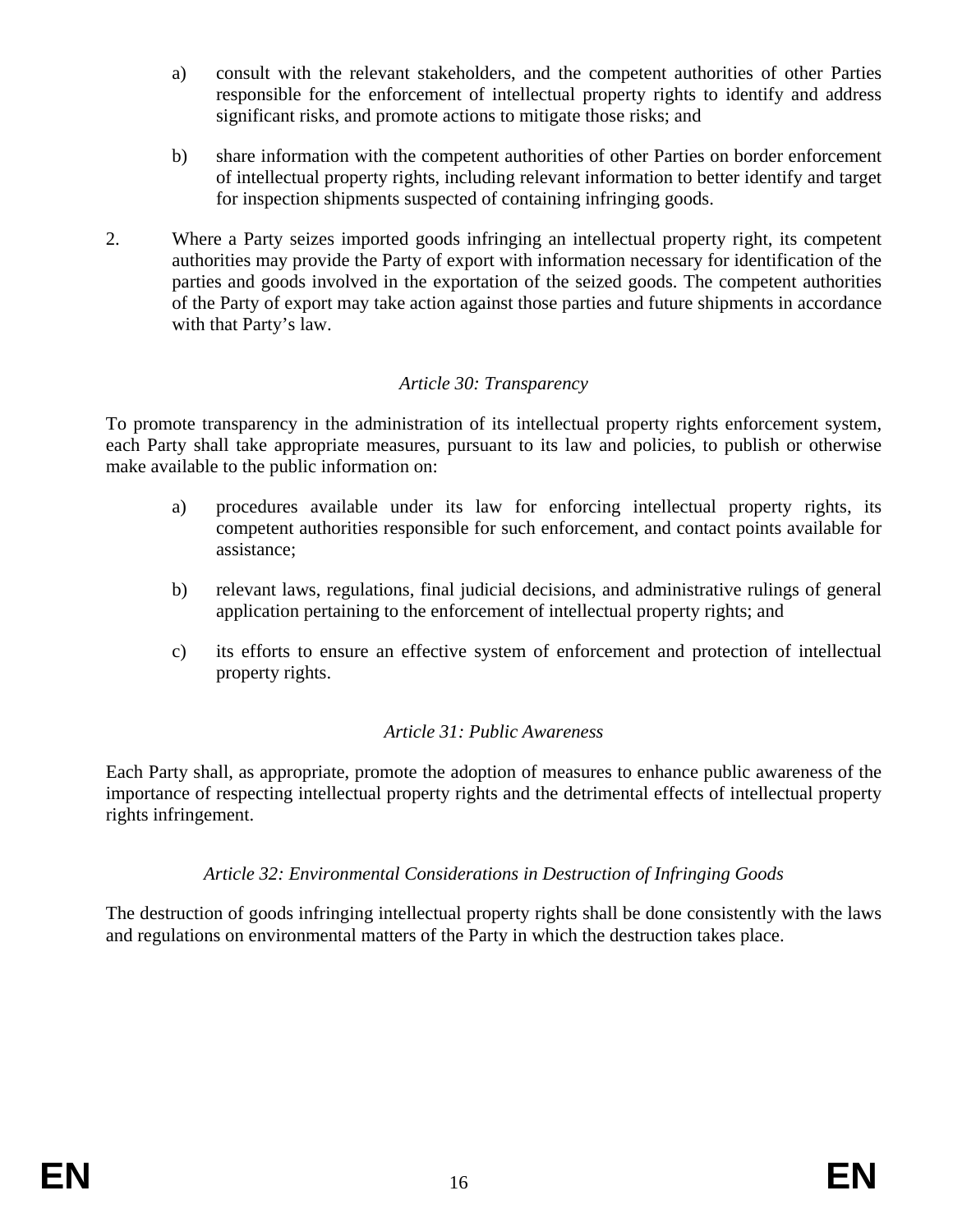# **Chapter IV**

#### **INTERNATIONAL COOPERATION**

#### *Article 33: International Cooperation*

- 1. Each Party recognizes that international cooperation is vital to realizing effective protection of intellectual property rights and that it should be encouraged regardless of the origin of the goods infringing intellectual property rights, or the location or nationality of the right holder.
- 2. In order to combat intellectual property rights infringement, in particular trademark counterfeiting and copyright or related rights piracy, the Parties shall promote cooperation, where appropriate, among their competent authorities responsible for the enforcement of intellectual property rights. Such cooperation may include law enforcement cooperation with respect to criminal enforcement and border measures covered by this Agreement.
- 3. Cooperation under this Chapter shall be conducted consistent with relevant international agreements, and subject to the laws, policies, resource allocation, and law enforcement priorities of each Party.

#### *Article 34: Information Sharing*

Without prejudice to the provisions of Article 29 (Management of Risk at Border), each Party shall endeavour to exchange with other Parties:

- a) information the Party collects under the provisions of Chapter III (Enforcement Practices), including statistical data and information on best practices;
- b) information on its legislative and regulatory measures related to the protection and enforcement of intellectual property rights; and
- c) other information as appropriate and mutually agreed.

#### *Article 35: Capacity Building and Technical Assistance*

- 1. Each Party shall endeavour to provide, upon request and on mutually agreed terms and conditions, assistance in capacity building and technical assistance in improving the enforcement of intellectual property rights to other Parties to this Agreement and, where appropriate, to prospective Parties. The capacity building and technical assistance may cover such areas as:
	- a) enhancement **of public awareness on intellectual property rights;**
	- b) development **and implementation of national legislation related to the enforcement of intellectual property rights;**
	- c) training **of officials on the enforcement of intellectual property rights; and**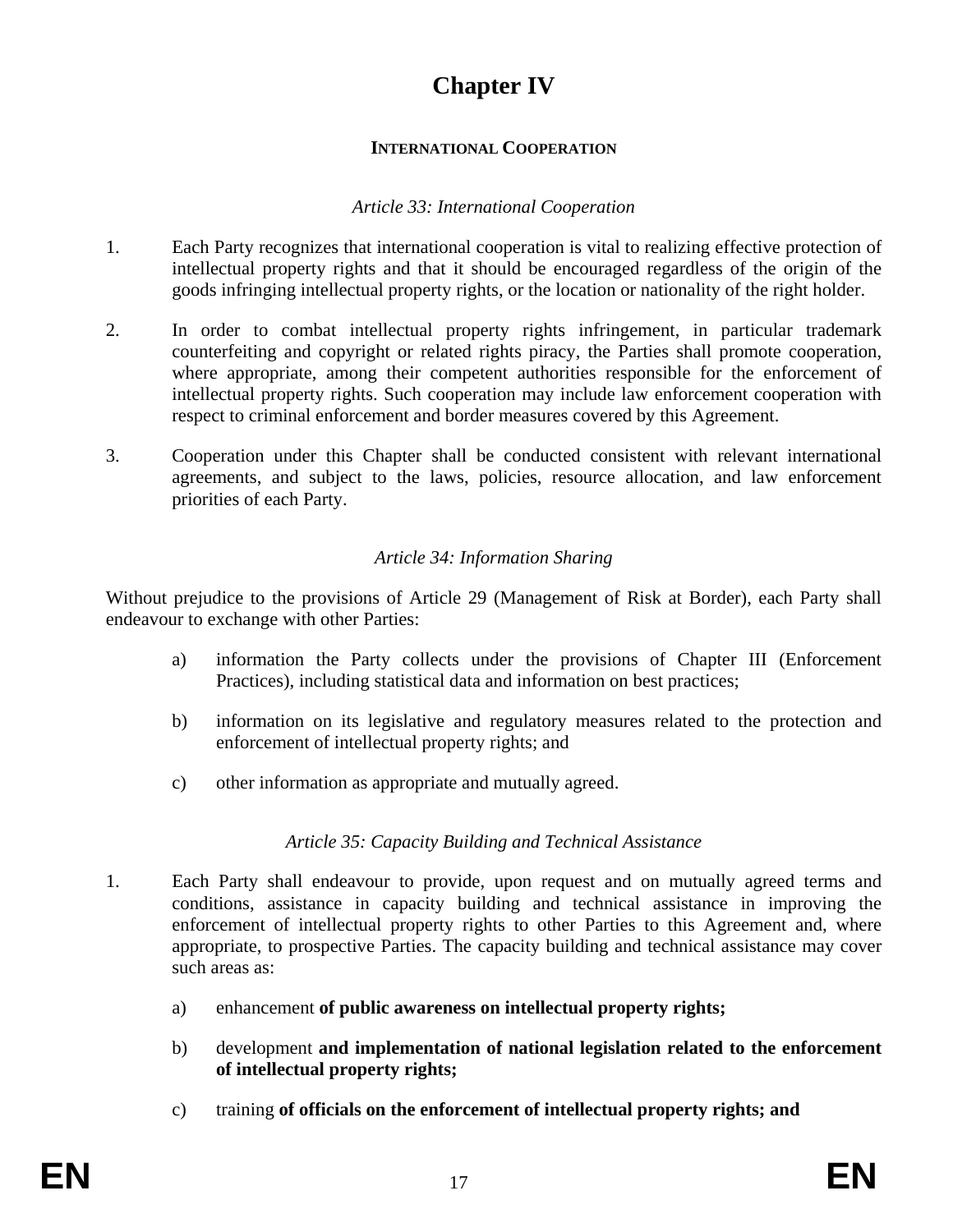#### d) coordinated **operations conducted at the regional and multilateral levels.**

- 2. Each Party shall endeavour to work closely with other Parties and, where appropriate, non-Parties to this Agreement for the purpose of implementing the provisions of paragraph 1.
- 3. A Party may undertake the activities described in this Article in conjunction with relevant private sector or international organizations. Each Party shall strive to avoid unnecessary duplication between the activities described in this Article and other international cooperation activities.

# **Chapter** V

#### **INSTITUTIONAL ARRANGEMENTS**

#### *Article 36: The ACTA Committee*

- 1. The Parties hereby establish the ACTA Committee. Each Party shall be represented on the Committee.
- 2. The Committee shall:
	- a) review the implementation and operation of this Agreement;
	- b) consider matters concerning the development of this Agreement;
	- c) consider any proposed amendments to this Agreement in accordance with Article 42 (Amendments);
	- d) decide, in accordance with paragraph 2 of Article 43 (Accession), upon the terms of accession to this Agreement of any Member of the WTO; and
	- e) consider any other matter that may affect the implementation and operation of this Agreement.
- 3. The Committee may decide to:
	- a) establish *ad hoc* committees or working groups to assist the Committee in carrying out its responsibilities under paragraph 2, or to assist a prospective Party upon its request in acceding to this Agreement in accordance with Article 43 (Accession);
	- b) seek the advice of non-governmental persons or groups;
	- c) make recommendations regarding the implementation and operation of this Agreement, including by endorsing best practice guidelines related thereto;
	- d) share information and best practices with third parties on reducing intellectual property rights infringements, including techniques for identifying and monitoring piracy and counterfeiting; and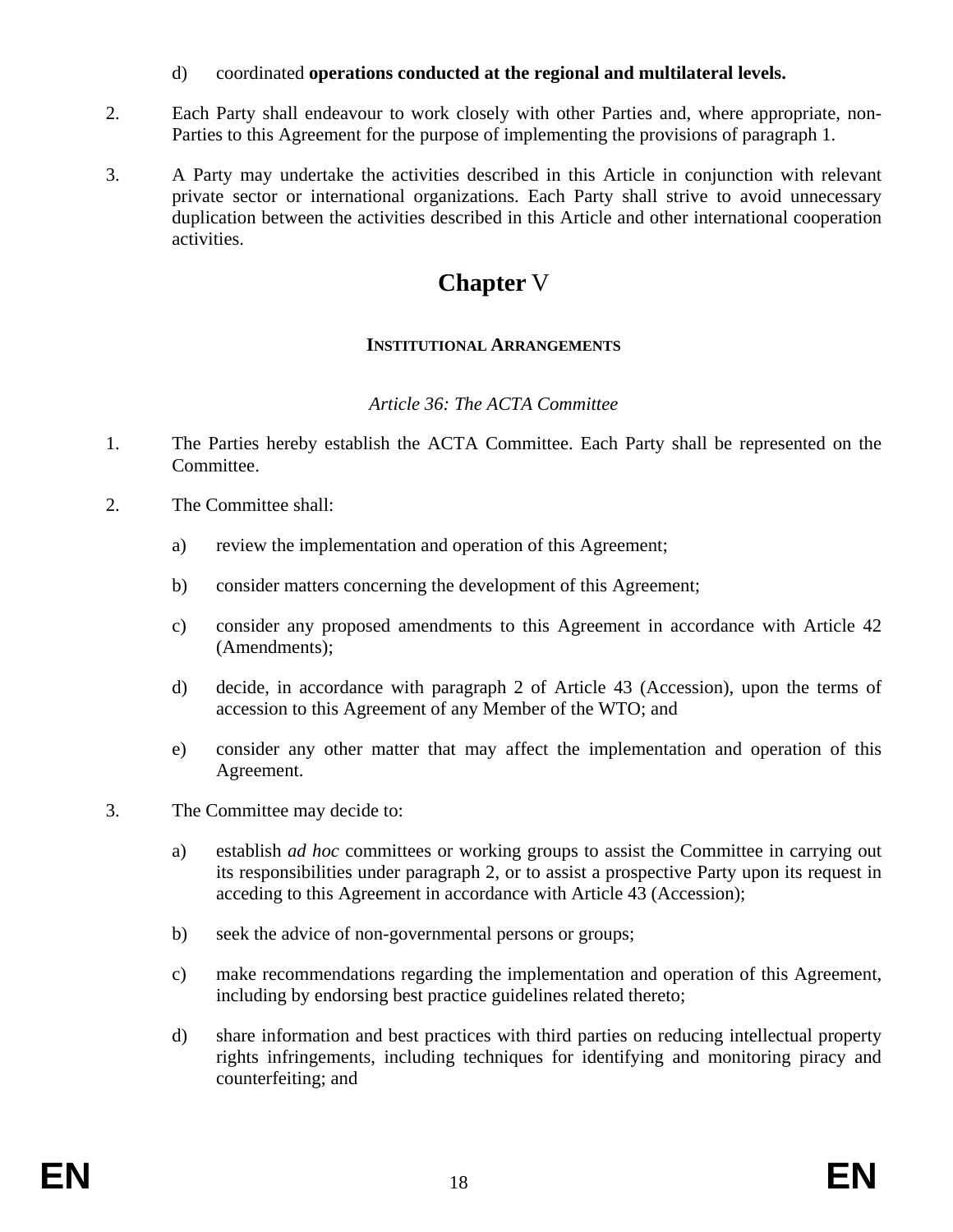- e) take other actions in the exercise of its functions.
- 4. All decisions of the Committee shall be taken by consensus, except as the Committee may otherwise decide by consensus. The Committee shall be deemed to have acted by consensus on a matter submitted for its consideration, if no Party present at the meeting when the decision is taken formally objects to the proposed decision. English shall be the working language of the Committee and the documents supporting its work shall be in the English language.
- 5. The Committee shall adopt its rules and procedures within a reasonable period after the entry into force of this Agreement, and shall invite those Signatories not Parties to this Agreement to participate in the Committee's deliberations on those rules and procedures. The rules and procedures:
	- a) shall address such matters as chairing and hosting meetings, and the performance of organizational duties relevant to this Agreement and its operation; and
	- b) may also address such matters as granting observer status, and any other matter the Committee decides necessary for its proper operation.
- 6. The Committee may amend the rules and procedures.
- 7. Notwithstanding the provisions of paragraph 4, during the first five years following the entry into force of this Agreement, the Committee's decisions to adopt or amend the rules and procedures shall be taken by consensus of the Parties and those Signatories not Parties to this Agreement.
- 8. After the period specified in paragraph 7, the Committee may adopt or amend the rules and procedures upon the consensus of the Parties to this Agreement.
- 9. Notwithstanding the provisions of paragraph 8, the Committee may decide that the adoption or amendment of a particular rule or procedure requires the consensus of the Parties and those Signatories not Parties to this Agreement.
- 10. The Committee shall convene at least once every year unless the Committee decides otherwise. The first meeting of the Committee shall be held within a reasonable period after the entry into force of this Agreement.
- 11. For greater certainty, the Committee shall not oversee or supervise domestic or international enforcement or criminal investigations of specific intellectual property cases.
- 12. The Committee shall strive to avoid unnecessary duplication between its activities and other international efforts regarding the enforcement of intellectual property rights.

### *Article 37: Contact Points*

1. Each Party shall designate a contact point to facilitate communications between the Parties on any matter covered by this Agreement.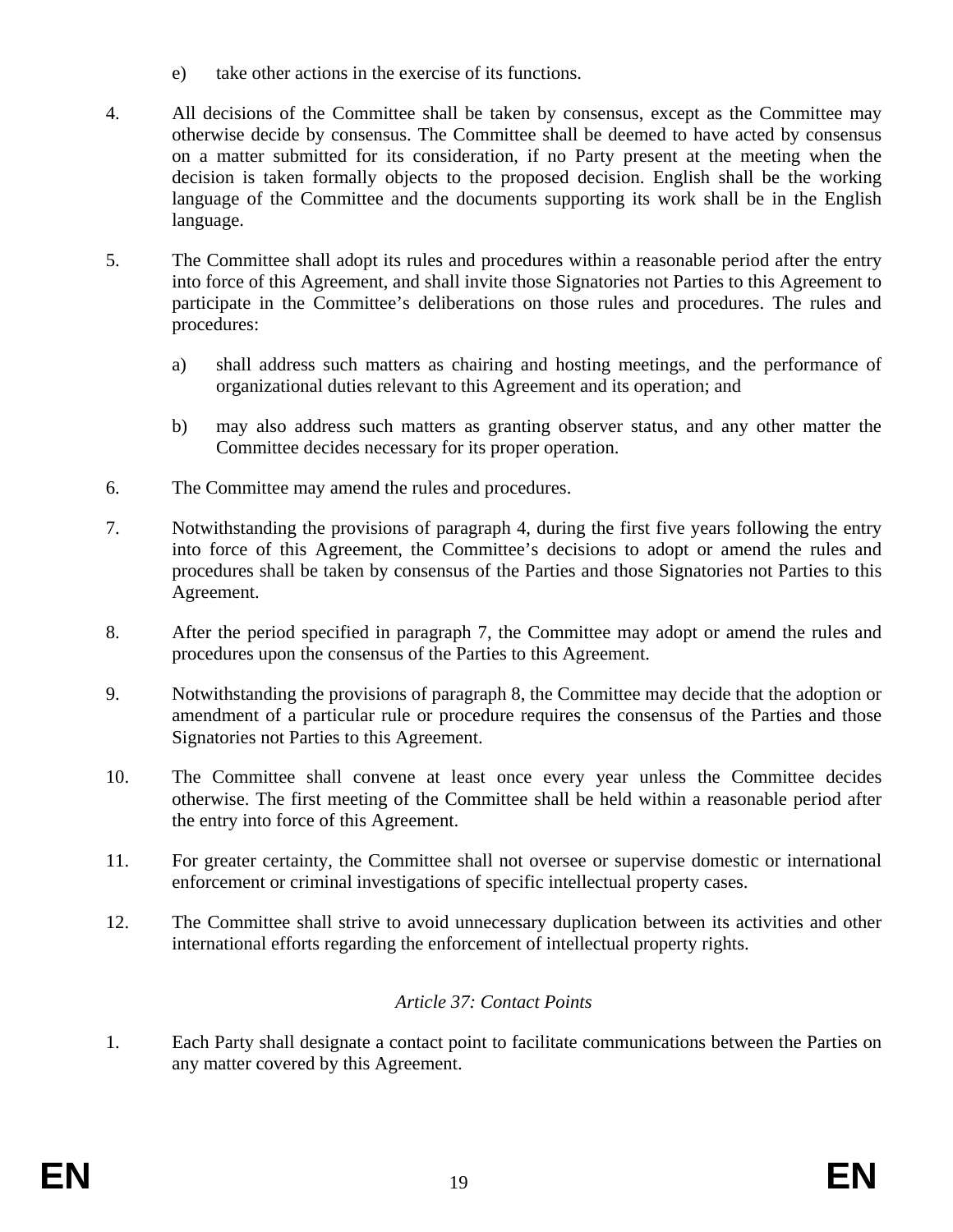2. On the request of another Party, a Party's contact point shall identify an appropriate office or official to whom the requesting Party's inquiry may be addressed, and assist, as necessary, in facilitating communications between the office or official concerned and the requesting Party.

#### *Article 38:Consultations*

- 1. A Party may request in writing consultations with another Party with respect to any matter affecting the implementation of this Agreement. The requested Party shall accord sympathetic consideration to such a request, provide a response, and afford adequate opportunity to consult.
- 2. The consultations, including particular positions taken by consulting Parties, shall be kept confidential and be without prejudice to the rights or positions of either Party in any other proceeding, including a proceeding under the auspices of the *Understanding on Rules and Procedures Governing the Settlement of Disputes* contained in Annex 2 to the WTO Agreement.
- 3. The consulting Parties may, by mutual consent, notify the Committee of the result of their consultations under this Article.

# **Chapter VI: Final Provisions**

#### *Article 39: Signature*

This Agreement shall remain open for signature by participants in its negotiation,<sup>[17](#page-19-0)</sup> and by any other WTO Members the participants may agree to by consensus, from 31 March 2011 until 31 March 2013.

#### *Article 40: Entry Into Force*

- 1. This Agreement shall enter into force thirty days after the date of deposit of the sixth instrument of ratification, acceptance, or approval as between those Signatories that have deposited their respective instruments of ratification, acceptance, or approval.
- 2. This Agreement shall enter into force for each Signatory that deposits its instrument of ratification, acceptance, or approval after the deposit of the sixth instrument of ratification, acceptance, or approval, thirty days after the date of deposit by such Signatory of its instrument of ratification, acceptance, or approval.

<span id="page-19-0"></span><sup>&</sup>lt;sup>17</sup> Australia, the Republic of Austria, the Kingdom of Belgium, the Republic of Bulgaria, Canada, the Republic of Cyprus, the Czech Republic, the Kingdom of Denmark, the Republic of Estonia, the European Union, the Republic of Finland, the French Republic, the Federal Republic of Germany, the Hellenic Republic, the Republic of Hungary, Ireland, the Italian Republic, Japan, the Republic of Korea, the Republic of Latvia, the Republic of Lithuania, the Grand Duchy of Luxembourg, the Republic of Malta, the United Mexican States, the Kingdom of Morocco, the Kingdom of the Netherlands, New Zealand, the Republic of Poland, the Portuguese Republic, Romania, the Republic of Singapore, the Slovak Republic, the Republic of Slovenia, the Kingdom of Spain, the Kingdom of Sweden, the Swiss Confederation, the United Kingdom of Great Britain and Northern Ireland, and the United States of America.